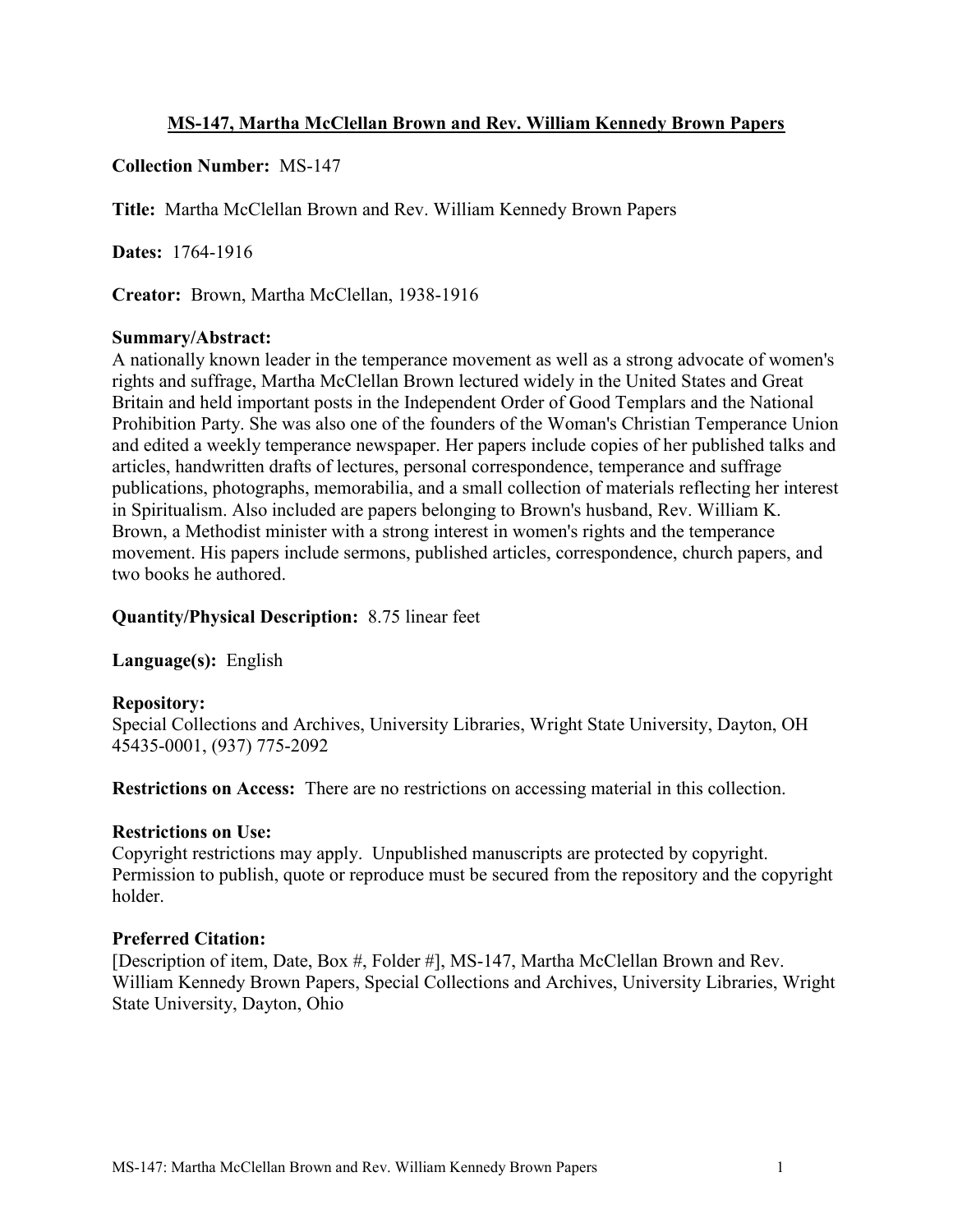#### **Acquisition:**

The collection was donated to Special Collections and Archives by Grafton S. Kennedy, Jr. in February 1979. Mr. Kennedy was a nephew of Katharine Kennedy Brown. Additions were received in 2010 and 2018.

#### **Separated Material:**

The collection was part of a larger collection donated by Grafton S. Kennedy, Jr., the Katharine Kennedy Brown Papers.

#### **Related Material:**

MS-146, Katharine Kennedy Brown Papers MS-281, Louise Kennedy Collection MS-340, Juliet Stroh Blanchard Collection MS-404, Katharine Kennedy Brown Collection (Lenz Addition) MS-429, Gladys Cheney Wessels Papers

#### **Other Finding Aid:**

The finding aid is available on the Special Collections & Archives, Wright State University Libraries web site at [https://www.libraries.wright.edu/special/collectionguides/files/ms147.pdf.](https://www.libraries.wright.edu/special/collectionguides/files/ms147.pdf) It is also available in the OhioLINK Finding Aid Repository at [http://ead.ohiolink.edu/xtf-ead/.](http://ead.ohiolink.edu/xtf-ead/)

#### **Processed by:**

The collection was processed by Dorothy Smith in 1988. Finding aid written according to DACS standards by John Armstrong, 2014. Small addition sprocessed by Lisa Rickey, 2019.

#### **Arrangement:**

The collection is arranged into seven series and six subseries.

Series I: Correspondence, 1860-1916 Series II: Rev. William Kennedy Brown Papers, 1858-1915 Series III: Martha McClellan Brown Papers, 1802-1916 Subseries IIIA: Temperance, 1868-1916 Subseries IIIB: Suffrage and Women's Rights, 1890-1916 Subseries IIIC: Women's Clubs, 1902-1915 Subseries IIID: Published Writings, 1869-1914 Subseries IIIE: Unpublished Writings, 1870, undated Subseries IIIF: Miscellaneous, 1874, undated Series IV: Educational Institutions, 1860-1916 Series V: Edward Shippen's Spiritualism Papers, 1764-1904 Series VI: Photographs, 1870-1911 Series VII: Ribbons, Badges and Buttons, 1896-1916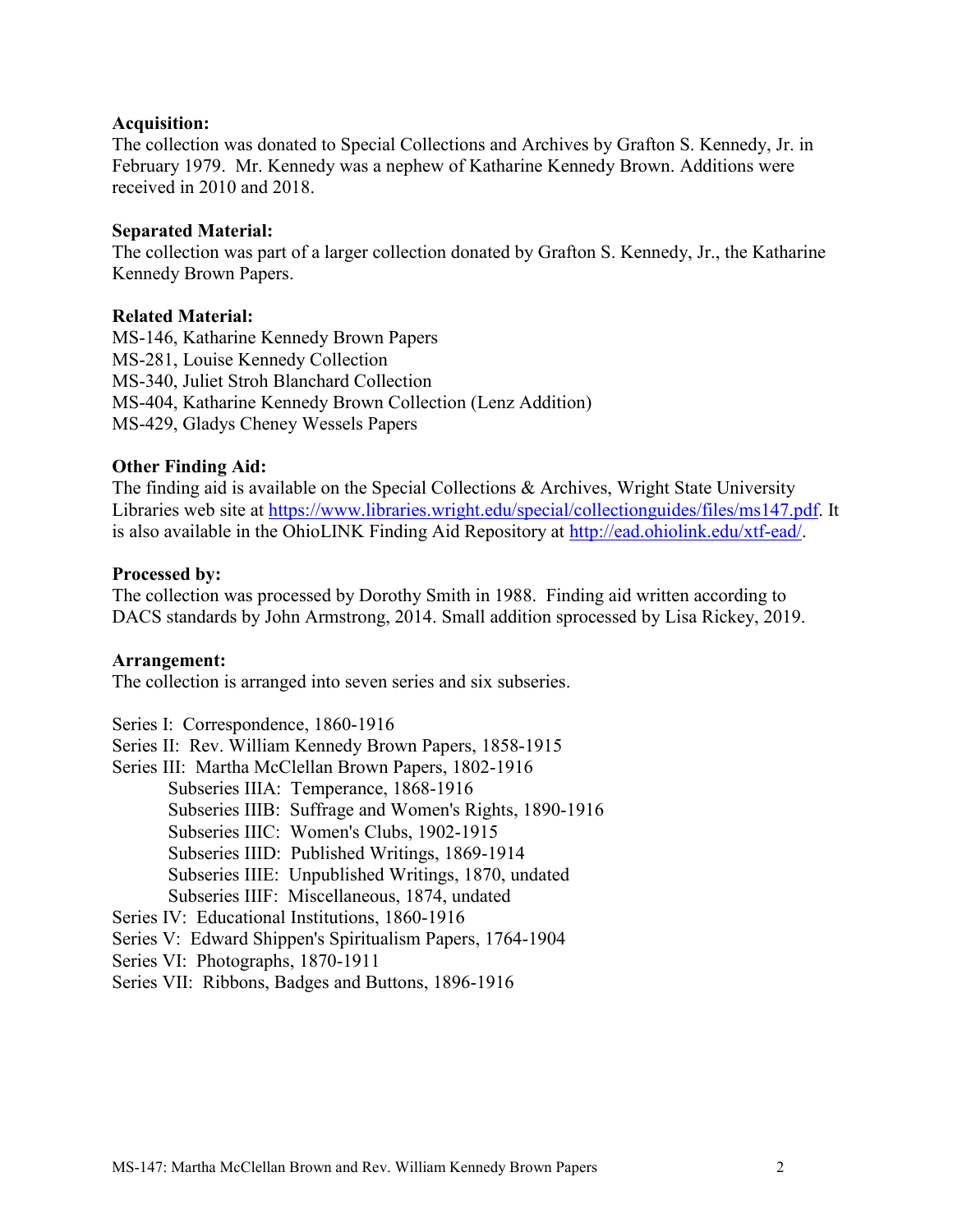#### **Biographical/Historical Note**

#### Martha McClellan Brown

As an organizer, editor, and popular platform speaker, Martha McClellan Brown was a prominent and important figure in the late l9th century American temperance movement. She was born in Baltimore, Maryland, on April 6, 1838, the younger of two daughters of David and Jane Haight McClellan. At the age of two, "Mattie" moved west with her family to Cambridge, Ohio. By the time she was eight years old, both parents had died, and Mattie and her older sister were reared in the large family of a neighbor.

Mattie received a good common school education and at the age of twenty, met and married a Methodist Episcopal minister, the Rev. William Kennedy Brown. The young couple shared an interest in many reform issues of the day including temperance and women's rights. With her husband's encouragement and support, Mattie enrolled in the Pittsburgh Female College in 1860. Graduating in 1862 at the head of her class, she was probably the first married woman to attend college as a boarding pupil.

Mattie's early married life reflected the migratory nature of the Methodist Episcopal ministry of that time as her husband filled a succession of appointments in western Pennsylvania and eastern Ohio. The first of their six children, Orvon Graff, was born in 1863; there followed Westanna (Wessie), Charme, Richard McClellan, Marie, and in 1886, Kleon Thaw.

Mrs. Brown began her temperance career in 1861 when she joined the Independent Order of Good Templars (I.O.G.T.), a fraternal organization modeled on the Masons and dedicated to the cause of total abstinence and state prohibition. During the Civil War, she began to build a local reputation by giving patriotic lectures, and in the postwar period, turned her considerable platform talents to the cause of temperance. By 1867, Mrs. Brown's prominence within the temperance movement was on the rise and she was elected to the executive committee of the Ohio Good Templars.

The Browns moved to a pastorate in Alliance, Ohio, in 1868 where Mrs. Brown took over the editorship of a local weekly newspaper, the Alliance Monitor. She and her husband, who later joined her as the publisher, ran the paper until 1878, turning it into a temperance publication. During the same time, she also edited the Temple Visitor, a Good Templar magazine published in Alliance; wrote many anti-alcohol pamphlets; toured and lectured widely; launched a movement to have temperance lessons included in the International Sunday School Series; and organized a statewide symposium which drew to Ohio such noted temperance leaders as Neal Dow of Maine and John Russell of Michigan. In 1872, she was chosen Grand Chief Templar of Ohio, a post she held for two years. As delegate to the gathering of the International Lodge of London in 1873, she spoke before large and enthusiastic audiences in England, Scotland and Ireland.

In the winter of 1873-1874, a grassroots temperance movement known as the "Women's Crusade" erupted in western Ohio. Before it was over, thousands of women in towns across Ohio and the Midwest had gathered in churches, then marched into local saloons singing,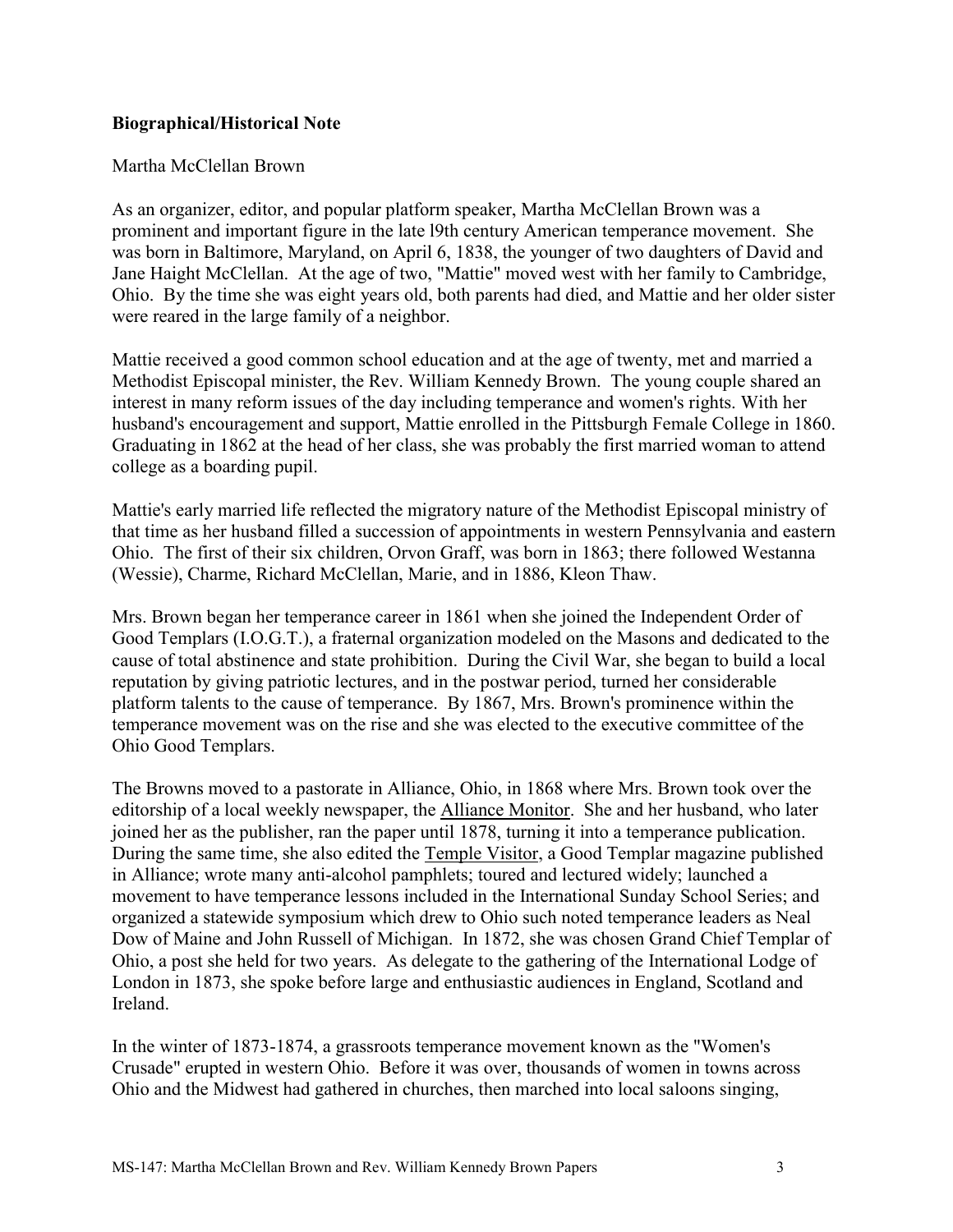praying and demanding an end to the liquor traffic. As Grand Chief Templar of Ohio, Mrs. Brown strongly supported the Crusade; she also quickly recognized the women's temperance movement as a potent new force for the cause.

At a statewide temperance rally in Columbus in February, 1874, Mrs. Brown was both a popular speaker and, along with such movement leaders as Mother Stewart, Dio Lewis and John Russell, helped form the Women's Temperance Association of Ohio. In August of the same year while attending a summer Sunday school assembly at Lake Chautauqua in western New York, Mrs. Brown suggested to several other women that a national women's temperance organization be set up. At a more formal meeting the next day, she was elected to a ten-member committee to implement the idea.

Though others shared in the leadership, Mrs. Brown drafted the Plan of Work and the Call for a convention to be held in Cleveland in November, 1874. At that convention, the Women' s Christian Temperance Union (W.C.T.U.) was founded, the most durable and powerful temperance organization in the nation's history. Evidence suggests that Mrs. Brown wanted the presidency of the new organization, but her link with the Good Templars and her strong stand for woman suffrage worked against her; the post went instead to the more conservative Annie T. Wittenmyer. Thereafter, Mrs. Brown took very little part in W.C.T.U. affairs.

During her middle and later years, Mrs. Brown became very active in the Prohibition Party. Early in 1869 as a rising Templar leader she played a part in founding an Ohio political party dedicated to prohibition, and was also present at the meeting of the Grand Lodge of the Good Templars in Oswego, New York in May, 1869, which laid the groundwork for the formal establishment of the national Prohibition Party. Her principal work for the party, however, did not begin until she broke with the Templars in 1876 over racial policy. As one of a minority faction favoring the admission of Blacks to I.O.G.T. Lodges, Mrs. Brown withdrew from the American branch of the Good Templars and joined with English delegates to form a more liberal body.

After her resignation from the American Templars, Mrs. Brown was named vice-president and a member of the platform committee at the national convention of the Prohibition Party; she was also appointed to a four-year term on the party's executive committee. Both Mrs. Brown and her husband fought hard for the inclusion of the woman suffrage plank in the party's platform. In 1877, she moved from Pittsburgh (where her husband had taken a church the year before) to New York City to fill an unsalaried post as secretary of the National Prohibition Alliance, a lecture bureau with close Prohibition Party ties. For five years, while her husband and children remained in Pittsburgh, Mrs. Brown spent most of her time in New York. After serving two further terms (1884-86 and 1892-96) on the Prohibition party's national executive committee and holding several posts at national conventions, Mrs. Brown left the convention of 1896 when it adopted a single-plank platform, thereby dropping its longstanding commitment to woman suffrage.

By the early 1880's, the Browns' interest began to shift to the academic sphere. When Rev. Brown became president of the Cincinnati Wesleyan Women's College in 1882, Mrs. Brown assumed the positions of vice-president and professor of art, literature and philosophy. Her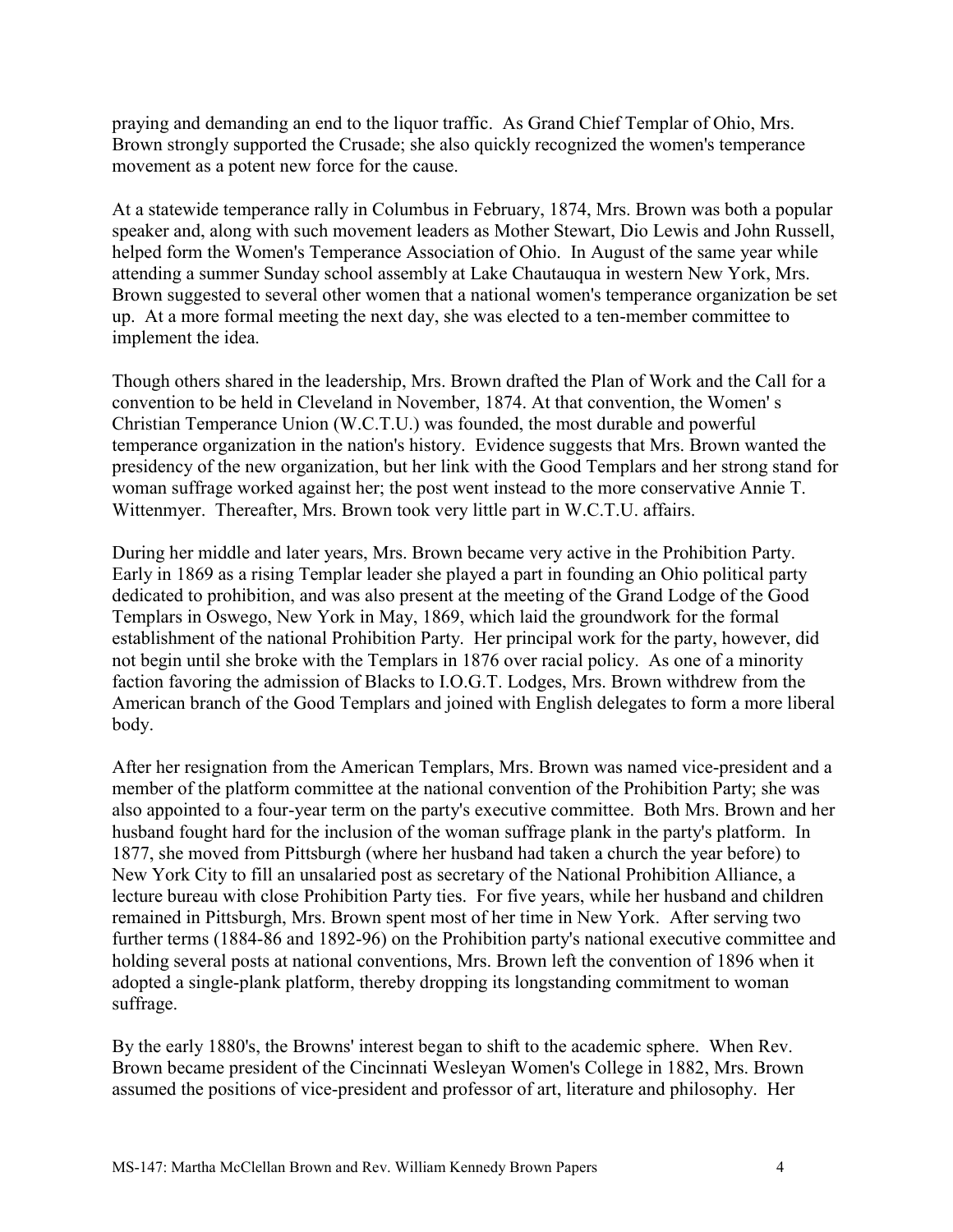oldest son, Orvan, then nineteen years old, also joined the faculty as a science teacher. The Browns remained at Cincinnati Wesleyan for ten years until the school closed in 1892 due to financial problems.

Thereafter, while her husband held various Methodist appointments around the Cincinnati area, Mrs. Brown became increasingly prominent in Cincinnati philanthropic and civic affairs. She was active in the woman suffrage movement and the women's club movement. She traveled abroad again in the 1890'S. She also continued to lecture and write articles on temperance and on educational, literary and civic subjects. In her old age, she resumed her activity on behalf of the Good Templars, making a final lecture tour of England in 1911.

After the death of her husband in 1915, she resided with her youngest son Kleon. She died in 1916 at the age of seventy-eight.

Partially excerpted from *Notable American Women, Vol. II*

Rev. William Kennedy Brown

William Kennedy Brown was born in Fayette County, Pennsylvania on August 3, 1834. He received his education in the common schools of Pennsylvania, and in 1856, became a minister of the Methodist Episcopal Church. In 1857, he graduated from Allegheny College. He later received a Doctor of Divinity degree from Waynesburg College in 1869.

Brown held many ministerial appointments in western Pennsylvania and Ohio and was also, along with his wife, very active in the temperance movement and was a strong advocate of equal rights for women and women's suffrage. From 1882 to 1892 he was the president of the Cincinnati Wesleyan Women's College. When Wesleyan closed in 1892, Brown became active in the administration of his son's school in Germantown, Ohio, the Miami Military Institute.

Brown was the author of several tracts on the status of women including *Gunethics, or the Etical Status of Women* (1887), and *The Four Daughters of Galilee* (1900), an unpublished religious novel-with a feminist slant. He retired in 1909 but remained active in the Methodist Church, in education, temperance, and in movements for reform until his death in 1915.

### **Scope and Content**

The Papers of Martha McClellan Brown and Rev. William Kennedy Brown are a rich source of primary materials for research relating to the American temperance movement, the women's rights and suffrage movements, women's education, Methodism, and Spiritualism. The collection also provides an interesting look at an unusually egalitarian l9th century marriage.

**Series I, Correspondence**, is divided into family and general correspondence. Family correspondence consists of letters exchanged by the Browns, their six children, grandchildren, and in-laws. Especially interesting is an early group of letters between Mrs. Brown and her husband while she attended the Pittsburgh Female College as a boarding student in the early 1860's. General correspondence includes mainly letters to Mrs. Brown from her friends,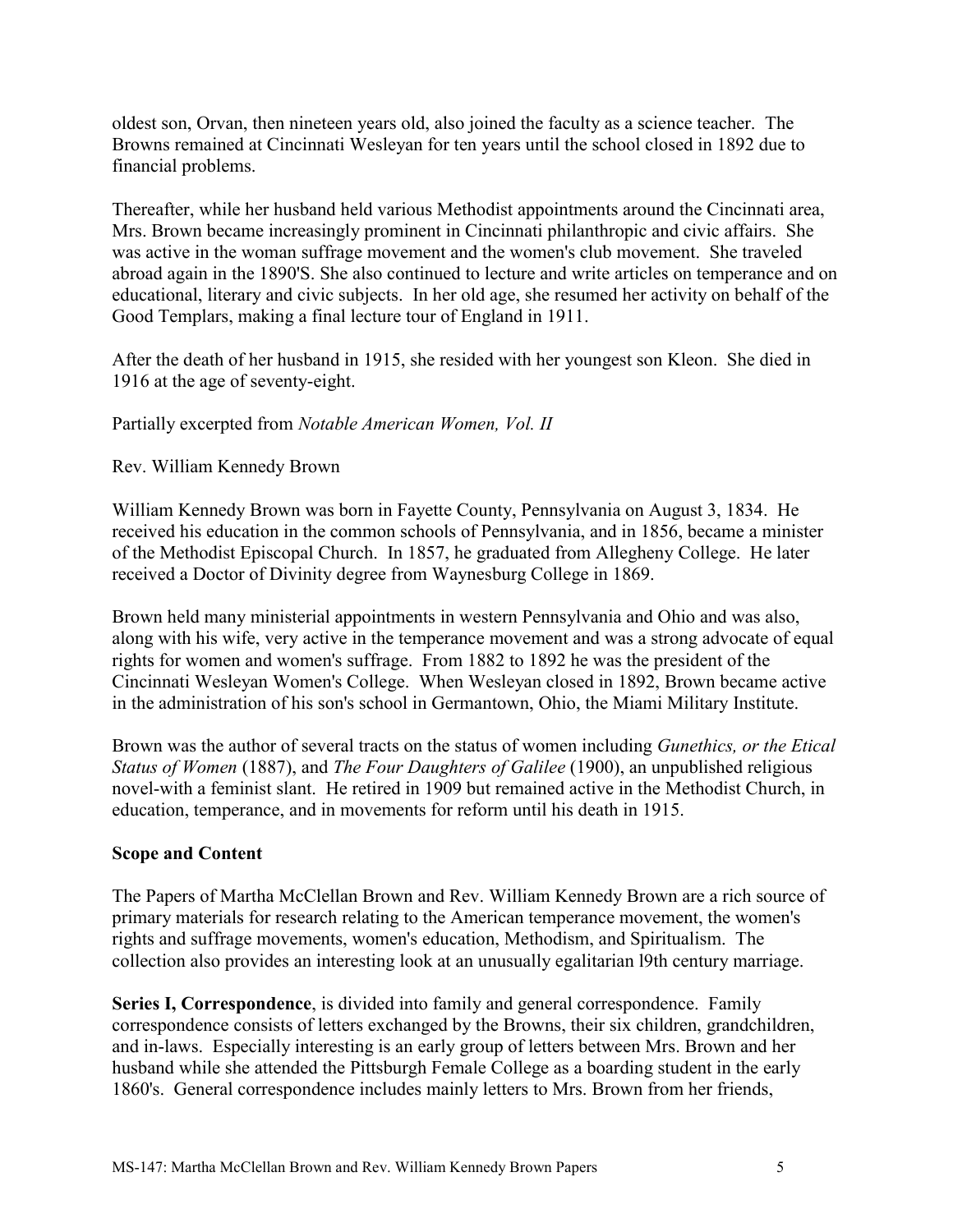colleagues in the temperance movement, and people she met in her travels and on her lecture tours. Topics include temperance, education, reform movements, publications, and various social and business matters. Span dates for the correspondence series are 1860-1916. Unfortunately, there is a large gap in family correspondence from 1867-1891.

**Rev. Brown's papers** in **Series II** consist of handwritten and typed copies of many of his talks and articles on such subjects as temperance, religion, education, and women's rights. There is also a small collection of handwritten sermon excerpts and notes. A file of newspaper clippings and a clipping scrapbook contain press notices of Rev. Brown's talks as well as articles on temperance and the "women question". Also included in this series is Brown's book, published in 1887, *Gunethics or the Ethical Status of Women*, and the manuscript of an unpublished religious novel, *The Four Daughters of Galilee*, written by Brown ca. 1900. Finishing out Series II is a small collection of religious periodicals, pamphlets and literature, some miscellaneous financial papers, and an unsigned manuscript of unknown authorship relating Civil War experiences. Span dates for this series are 1858-1915.

**Martha McClellan Brown's papers in Series III** fall naturally into six groupings or subseries. Subseries IIIA, Temperance, contains correspondence pertaining to Mrs. Brown's activities in the temperance movement and materials from the temperance organizations she was involved in, mainly International Order of Good Templars (IOGT), the National Prohibition Party, and the Woman's Christian Temperance Union (WCTU). IOGT papers include publications from national and international lodges, proceedings of the National Grand Lodge, pamphlets, administrative papers, and materials from the College of Good Templary Course of Study. Prohibition Party materials consist mainly of printed programs and party platforms. The most significant material in this subseries is a file of papers pertaining to Mrs. Brown's role in founding the WCTU. Included are clippings, articles by the Rev. and Mrs. Brown, correspondence, and a copy of the call for the convention, written by Mrs. Brown, which saw the founding of the WCTU. Finishing out the temperance material is a file of broadsides announcing Mrs. Brown's temperance lectures and a small collection of miscellaneous temperance leaflets, pamphlets, and periodicals. Of particular note is the temperance scrapbook, which consists primarily correspondence and seems to relate closely to Mrs. Brown's work with the National Prohibition Alliance. The scrapbook includes letters from such individuals as U.S. Congressmen Henry W. Blair and J. D. Taylor, Susan B. Anthony, Mother Stewart, John Lloyd Thomas (secretary of National Prohibition Bureau), Gideon Stewart (Chairman of Prohibition Reform Party National Committee), and Ohio Governor Joseph B. Foraker, among others. Span dates for Subseries IIIA are 1868-1916.

Subseries IIIB and IIIC contain material relating to Mrs. Brown's activities with the woman suffrage movement and women's clubs. Included are broadsides, correspondence, literature, programs, and women's club constitutions and directories. Major topics covered are fund raising, suffrage demonstrations, political theory and strategy movement, and women's club activities. Span dates are 1894-1916.

Subseries IIID, Published Writings, and Subseries IIIE, Unpublished Writings, contain Mrs. Brown's lectures and articles. Subjects range across her many interests - temperance, suffrage and women's rights, religion, education, travel, philosophy and art. There is also a scrapbook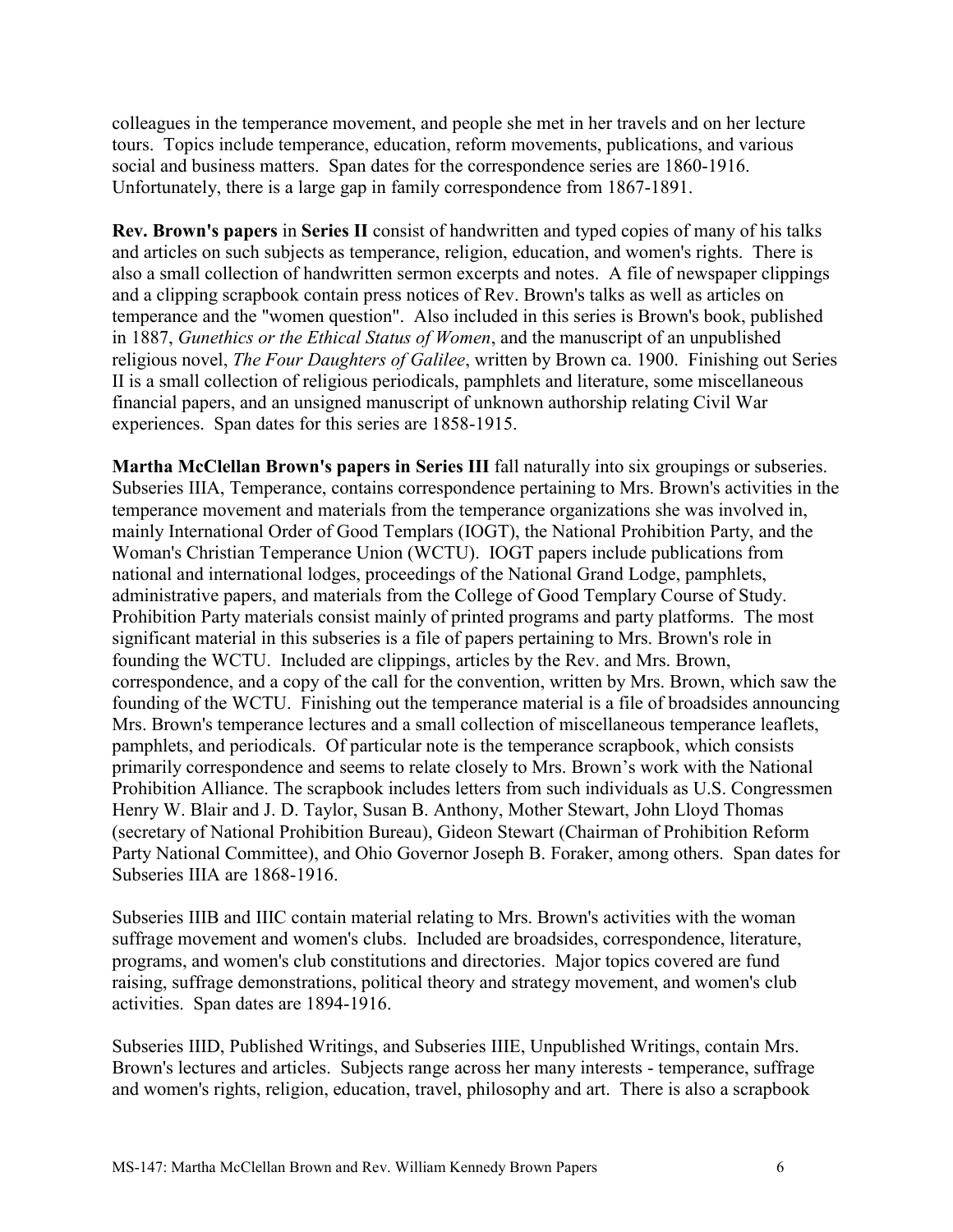containing clippings of her editorials in the *Alliance Monitor*. These two subseries are the heart of Mrs. Brown's papers for they reveal her views on various subjects, her interests, her style and philosophy. Also included in Subseries 5 is a file of press clippings with reports of Mrs. Brown's public lectures. Span dates for these two series are 1869-1914.

Subseries IIIF, Miscellaneous, contains a file of biographical articles, many written by Rev. Brown, Mrs. Brown's autograph and address books, and two large files of her newspaper clippings. The clippings cover such topics as temperance, suffrage, and education. There are also articles about prominent women and temperance leaders, temperance meetings, and press notices about Mrs. Brown's activities. Span dates are 1874-1914.

**Series IV, Educational Institutions**, contains papers relating to the Browns' tenure (1882-1892) as president and vice-president of the Cincinnati Wesleyan College, one of the country's oldest women's colleges. There is also a small amount of material, mainly school catalogues, from the Miami Military Institute, a Germantown school run by their son, Orvon Graff Brown. The Cincinnati Wesleyan material includes college catalogues, articles of association, alumnae programs, clippings, correspondence, and files on the college's financial crisis of the early 1890's, its closing and subsequent lawsuits. The material in this series covers the years 1860-1916.

Undoubtedly, the most unusual series in this manuscript collection is **Series V, Edward Shippen's Spiritualism Papers**. Shippen was a prominent businessman and also the father-in-law of the Brown's second daughter, Charme Brown Shippen. Papers in this series reflect his involvement with Spiritualism, a late l9th century religious movement based on communication with the spirits of dead persons. Materials consist of letters to Martha McClellan Brown, which are mainly transcripts of séances, two notebooks containing records of séances, published articles by Shippen on Spiritualism, and an issue of the Spiritualist periodical, *Banner of Light*. The final items in this series are an obituary for Shippen and an original 18th century letter from Thomas Penn, a colonial governor of Pennsylvania, to one of Shippen's ancestors, William Shippen. Span dates for Series V are 1764-1904.

**Series VI, Photographs,** contains mainly photographs of the Browns, their children and grandchildren including several portraits of Martha McClellan Brown spanning the years 1870-1916. Also included in this series is an album of snapshots taken at the Miami Military Institute, 1902-1904<sup>1</sup>, and photographs of Grafton Shoals, South Carolina, where the Brown's youngest son, Kleon, worked in 1907.

**Series VII, Ribbons, Badges and Buttons,** contains 70 ribbons, badges and buttons reflecting the Browns' social, political, religious and community causes 1886-1916. Two of the items date to 1940. This associates them with Katharine Kennedy Brown (MS-146) rather than with Martha McClellan Brown (MS-147).

### **Subject Terms**

 $\overline{a}$ <sup>1</sup> The photographs from Kleon Thaw Brown's years at the Miami Military Institute can be viewed online in Wright State University's Campus Online Repository (CORE Scholar): [http://corescholar.libraries.wright.edu/special\\_ms147\\_photographs/.](http://corescholar.libraries.wright.edu/special_ms147_photographs/)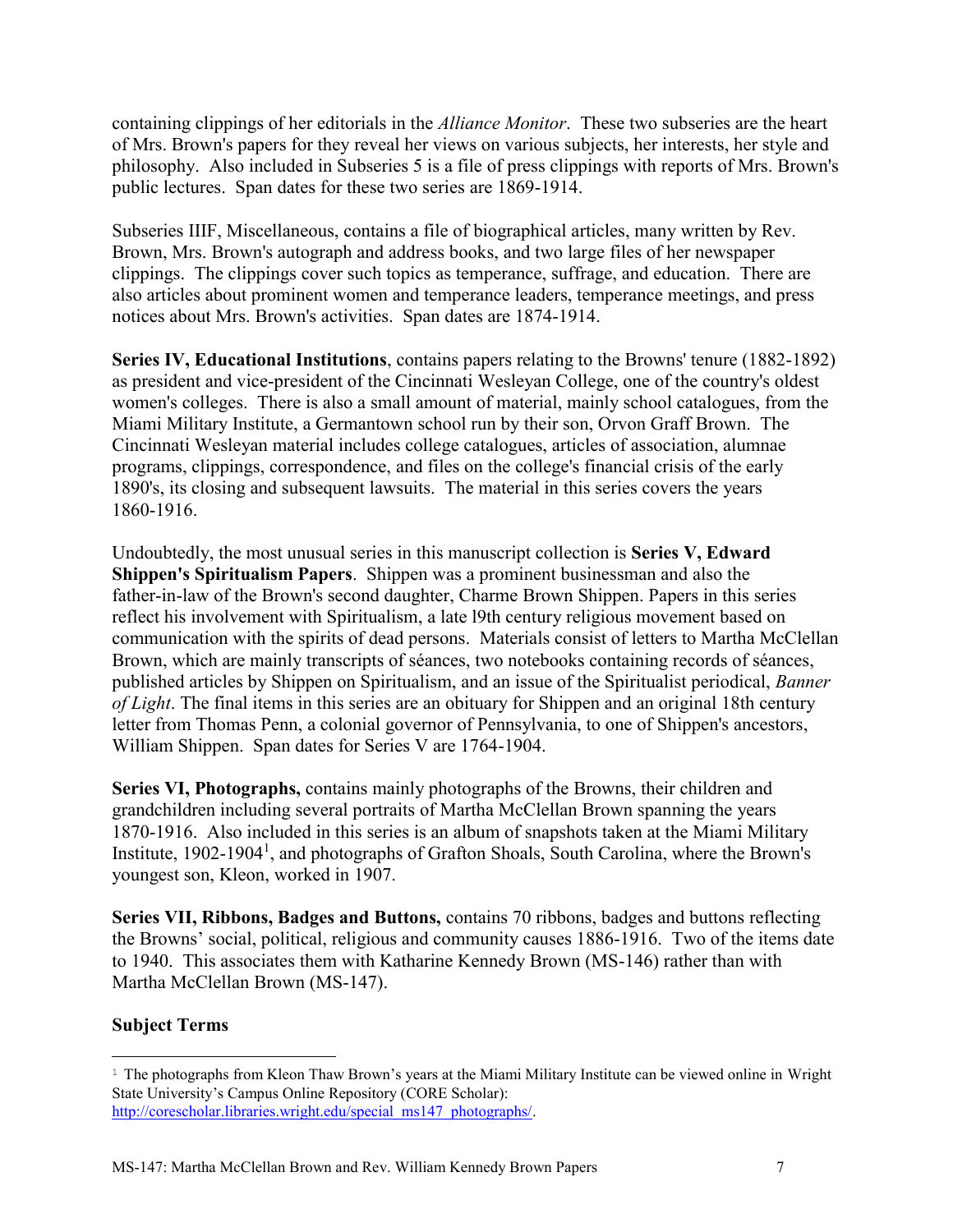#### **Persons/Families**

Brown, Martha McClellan, 1838-1916 Brown, William Kennedy, Rev., 1834-1915 Shippen, Edward, 1826-1911

#### **Organizations/Corporate Names**

Woman's Christian Temperance Union National Prohibition Party (U.S.) Independent Order of Good Templars Miami Military Institute Wesleyan Female College (Cincinnati, Ohio)

#### **Places**

Dayton (Ohio) -- History

#### **Subjects (General)**

Spiritualism  $-19<sup>th</sup>$  century Temperance  $-19<sup>th</sup>$  century Séances –  $19<sup>th</sup>$  century Women – Suffrage Women's rights

#### **Material Types**

Correspondence Photographs Clippings (Books, newspapers, etc.) Pamphlets Scrapbooks Badges Pin-back ribbons **Buttons** 

#### **Occupation**

Educators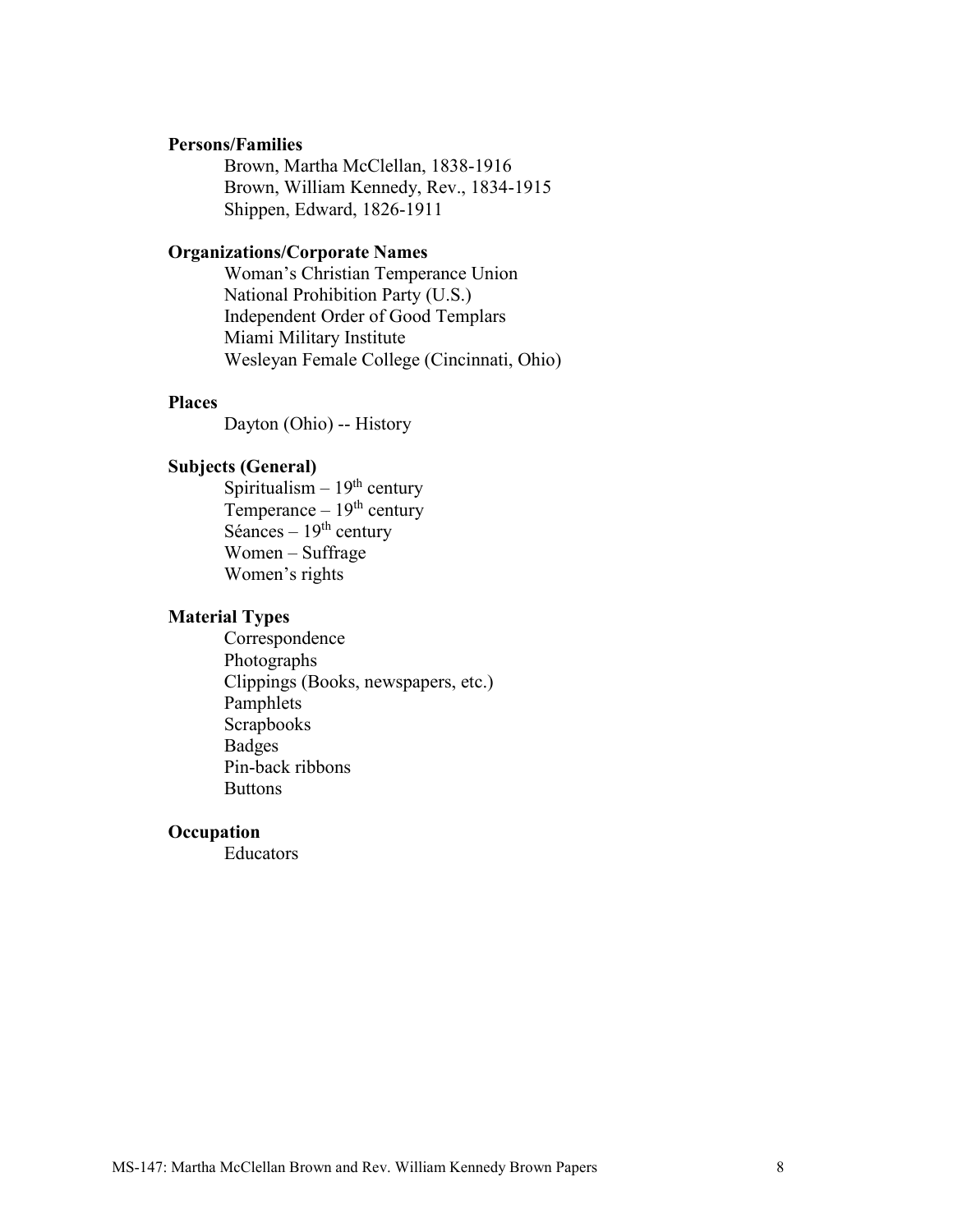### **Collection Inventory**

### **Box File Description Date**

# **SERIES I: CORRESPONDENCE, 1860-1916**

| $\mathbf{1}$            | $\mathbf{1}$             | Family correspondence  | 1860-1866     |
|-------------------------|--------------------------|------------------------|---------------|
| 1                       | $\mathbf{2}$             | Family correspondence  | 1892-1899     |
| 1                       | 3                        | Family correspondence  | 1900-1902     |
| 1                       | 4                        | Family correspondence  | 1903-1904     |
| 1                       | $\mathfrak s$            | Family correspondence  | 1905          |
| $\mathbf{1}$            | 6                        | Family correspondence  | 1906          |
| 1                       | $\tau$                   | Family correspondence  | 1907          |
| 1                       | $8\,$                    | Family correspondence  | Jan-July 1908 |
| $\overline{2}$          | $\mathbf{1}$             | Family correspondence  | Aug-Dec 1908  |
| $\overline{c}$          | $\mathbf{2}$             | Family correspondence  | 1909          |
| $\overline{2}$          | $\mathfrak{Z}$           | Family correspondence  | Jan-June 1910 |
| $\overline{c}$          | $\overline{4}$           | Family correspondence  | July-Aug 1910 |
| $\overline{2}$          | $\mathfrak s$            | Family correspondence  | Sept-Dec 1910 |
| $\overline{2}$          | 6                        | Family correspondence  | 1911          |
| $\mathfrak{Z}$          | $\mathbf{1}$             | Family correspondence  | 1912-1914     |
| $\overline{\mathbf{3}}$ | $\overline{2}$           | Family correspondence  | 1915-1916     |
| $\overline{\mathbf{3}}$ | $\mathfrak{Z}$           | Family correspondence  | Undated       |
| $\overline{\mathbf{3}}$ | $\overline{4}$           | Family correspondence  | Undated       |
| $\overline{\mathbf{3}}$ | 5                        | General correspondence | 1867-1879     |
| $\overline{\mathbf{3}}$ | 6                        | General correspondence | 1880-1899     |
| $\overline{3}$          | $\tau$                   | General correspondence | 1900-1902     |
| 4                       | $\mathbf{1}$             | General correspondence | 1903-1905     |
| $\overline{4}$          | $\overline{c}$           | General correspondence | 1906-1907     |
| $\overline{4}$          | $\mathfrak{Z}$           | General correspondence | 1908          |
| 4                       | $\overline{\mathcal{A}}$ | General correspondence | 1908          |
| $\overline{4}$          | 5                        | General correspondence | 1909-1910     |
| $\overline{4}$          | 6                        | General correspondence | 1911-1912     |
| 5                       | $\mathbf{1}$             | General correspondence | 1913-1914     |
| 5                       | $\overline{c}$           | General correspondence | 1915          |
| 5                       | $\mathfrak{Z}$           | General correspondence | 1915          |
| 5                       | $\overline{4}$           | General correspondence | 1916          |
| 5                       | 5                        | General correspondence | Undated       |
| 5                       | 6                        | General correspondence | Undated       |

### **SERIES II: REV. WILLIAM KENNEDY BROWN PAPERS, 1858-1915**

|  |  | Talks and articles - Temperance | 1858-ca. 1900 |
|--|--|---------------------------------|---------------|
|--|--|---------------------------------|---------------|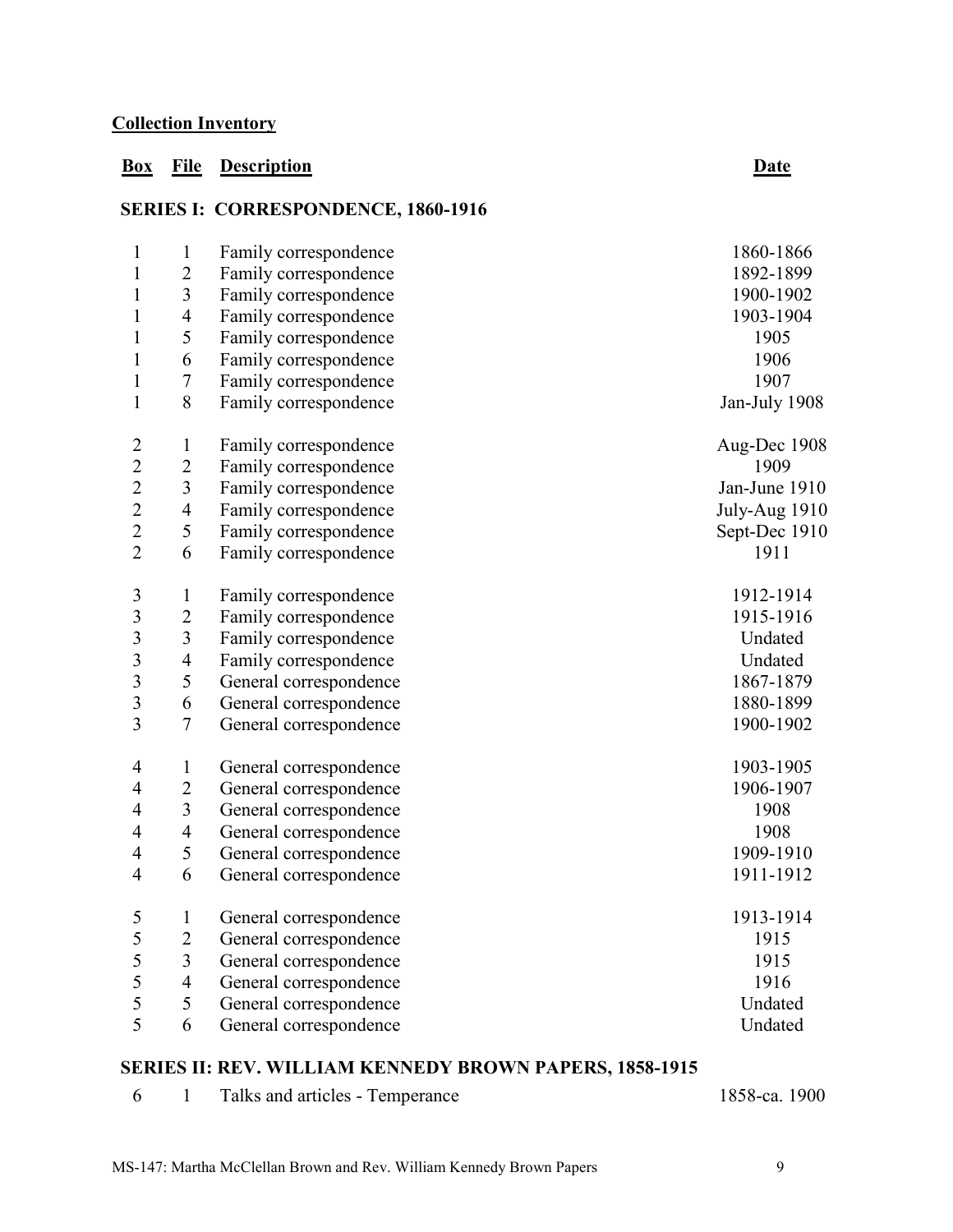# **Box File Description**

|--|

| 6 | 2 | Talks and articles - Religious subjects      | Undated     |
|---|---|----------------------------------------------|-------------|
| 6 | 3 | Talks and articles - Women question          | ca. 1880    |
| 6 | 4 | Talks and articles - Miscellaneous subjects  | Undated     |
| 6 |   | <b>Four Daughters of Galilee</b>             |             |
| 6 | 5 | Chapters 1-18                                | c. 1904     |
| 6 | 6 | Chapters 18-37                               | c. 1904     |
| 6 | 7 | Correspondence re: Four Daughters of Galilee | 1904-1914   |
| 6 | 8 | <i>Gunethics</i> and notes for revision      | 1887-1907   |
|   |   | Sermon excerpts, notes, etc.                 | Undated     |
|   | 2 | Scrapbook                                    | ca. 1880    |
|   | 3 | Newspaper Clippings                          | 1881, 1894, |
|   |   |                                              | Undated     |
|   | 4 | Religious periodicals, programs, literature  | 1876-1914   |
|   | 5 | <b>Unsigned Manuscripts</b>                  | Undated     |
|   | 6 | Miscellaneous Financial papers               | 1874-1915   |

### **SERIES III: MARTHA McCLELLAN BROWN PAPERS, 1802-1916**

# **Subseries IIIA: Temperance, 1873-1916**

| 8 | 1              | Miscellaneous                                                           | 1875-1909 |
|---|----------------|-------------------------------------------------------------------------|-----------|
| 8 | 2              | Temperance correspondence                                               | 1873-1899 |
| 8 | 3              | Temperance correspondence                                               | 1902-1908 |
| 8 | $\overline{4}$ | Temperance correspondence                                               | 1909-1912 |
| 8 | 5              | Temperance correspondence                                               | 1913-1914 |
| 8 | 6              | Temperance correspondence                                               | 1915      |
| 8 | 7              | Materials pertaining to Mrs. Brown's role in the founding of            | 1897-1915 |
|   |                | Woman's Christian Temperance Union (WCTU)                               |           |
| 8 | 8              | <b>WCTU</b> Materials                                                   | 1898-1916 |
| 9 | 1              | <b>IOGT</b> constitutions and bylaws                                    | 1908-1911 |
| 9 | 2              | Pamphlets from Good Templar Course of Study                             | Undated   |
| 9 | 3              | Notes, course outlines, test questions, Good Templar Course<br>of Study | Undated   |
| 9 | 4              | College of Good Templary book reviews                                   | Undated   |
| 9 | 5              | Pamphlets and programs, National Grand Lodge, IOGT                      | 1906-1908 |
| 9 | 6              | Proceedings of the National Grand Lodge, IOGT                           | 1905-1914 |
| 9 | 7              | <b>IOGT</b> reports by Mrs. Brown                                       | 1909-1911 |
| 9 | 8              | Publications from National IOGT Lodges                                  | 1909-1916 |
| 9 | 9              | Publications from International IOGT Lodges                             | 1911-1914 |
| 9 | 10             | International Good Templar Digest                                       | 1906      |
| 9 | 11             | <b>IOGT</b> certificates                                                | 1865-1914 |
| 9 | 12             | Miscellaneous IOGT materials                                            | ca. 1913  |
|   |                |                                                                         |           |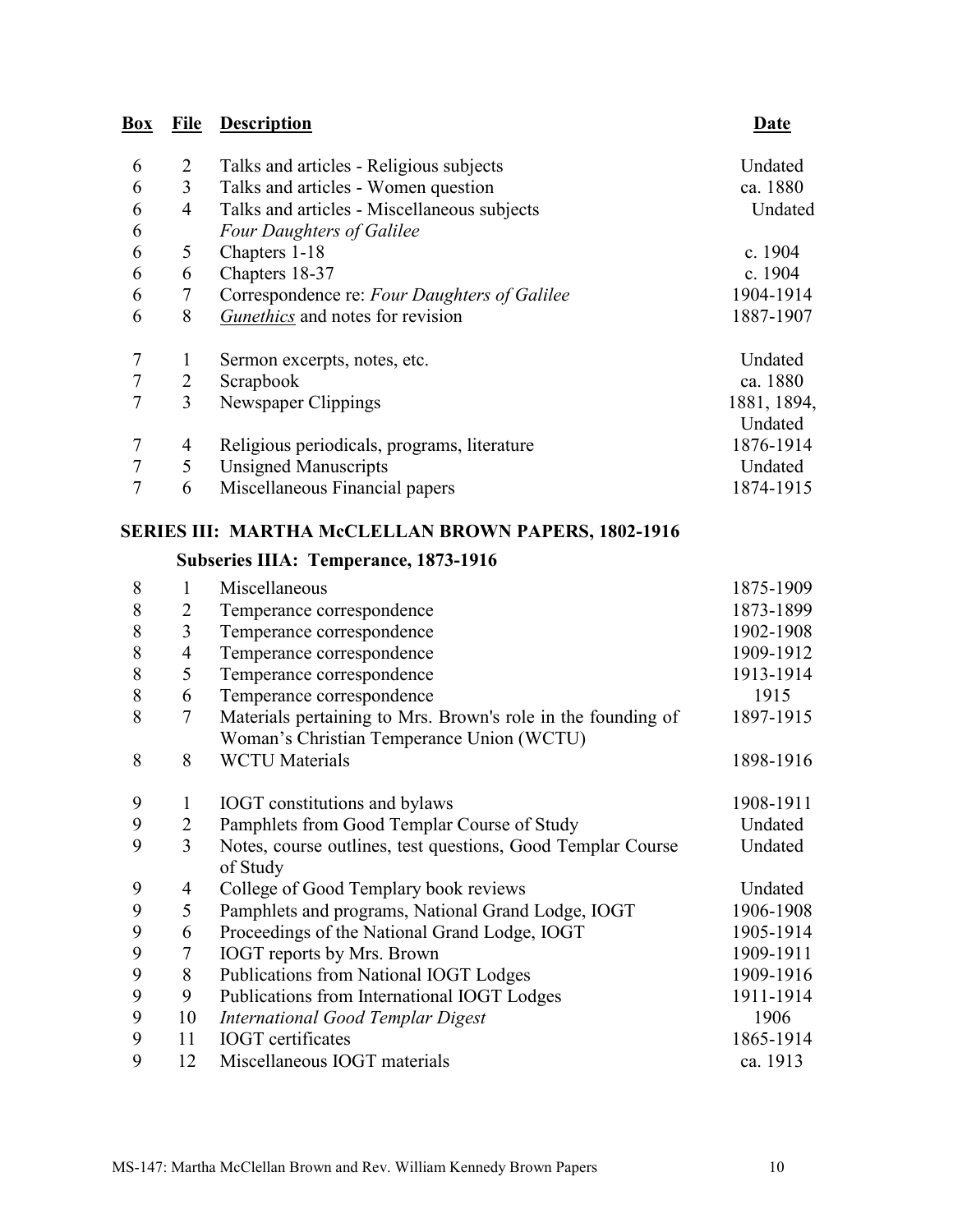| <b>Box</b> | <b>File</b>    | <b>Description</b>                                                                    | <b>Date</b>                   |
|------------|----------------|---------------------------------------------------------------------------------------|-------------------------------|
| 10         | $\mathbf{1}$   | Materials from National Prohibition Party and National<br><b>Prohibition Alliance</b> | 1876-1892                     |
| 10         | $\overline{2}$ | Leaflets, pamphlets and articles from the Scientific<br><b>Temperance Federation</b>  | ca. 1900                      |
| 10         | 3              | Broadsides announcing Mrs. Brown's temperance lectures                                | Undated                       |
| 10         | $\overline{4}$ | Misc. temperance leaflets, pamphlets, etc.                                            | Undated                       |
| 10         | 5              | Misc. temperance periodicals                                                          | 1881-1915                     |
| 10A        | $\mathbf{1}$   | Temperance Scrapbook                                                                  | 1868-1904<br>(bulk 1873-1888) |
|            |                | <b>Subseries IIIB: Suffrage and Women's Rights, 1890-1916</b>                         |                               |
| 10         | 6              | Suffrage correspondence                                                               | 1894-1915                     |
| 10         | 7              | Broadsides, pamphlets and literature                                                  | ca. 1890-1916                 |
| 10         | 8              | Ohio Woman Suffrage Association                                                       | 1911-1916                     |
| 10         | 9              | Unpublished article, "Why Women Need the Ballot" by Helen<br><b>Tannehill</b>         | Undated                       |
|            |                | <b>Subseries IIIC: Women's Clubs, 1802-1915</b>                                       |                               |
| 10         | 10             | Constitutions, programs, directories                                                  | 1911-1915                     |
| 10         | 11             | Ohio Federation of Women's Clubs                                                      | 1903-1913                     |
| 10         | 12             | General Federation of Women's Clubs                                                   | ca. 1910                      |
| 10         | 13             | Women's Club correspondence                                                           | 1902-1915                     |
| 10         | 14             | Miscellaneous                                                                         | 1903-1912                     |
|            |                | <b>Subseries IIID: Published Writings, 1869-1914</b>                                  |                               |
| 11         | $\mathbf{1}$   | Genesis of Art                                                                        | Undated                       |
| 11         | $\overline{2}$ | The Accident of Sex                                                                   | 1881                          |
| 11         | 3              | Scrapbook of editorials and newspaper articles                                        | 1869-1878                     |
| 11         | $\overline{4}$ | Editorials in The National Good Templar                                               | ca. 1909-1911                 |
| 11         | 5              | Portion of issue of The Alliance Monitor                                              | Oct. 19, 1871                 |
| 11         | 6              | Articles in religious publications                                                    | 1894-1914                     |
| 11         | 7              | Articles in The New York Templar                                                      | 1912-1914                     |
| 11         | 8              | Articles in The International Good Templar                                            | 1910-1914                     |
| 11         | 9              | Articles in The Women's Club Magazine                                                 | 1909-1914                     |
| 11         | 10             | Suffrage articles                                                                     | 1906, 1914                    |
|            |                | <b>Subseries IIIE: Unpublished Writings, 1870-Undated</b>                             |                               |
| 11         | 11             | Talks and articles - Temperance                                                       | Undated                       |
| 11         | 12             | Talks and articles - Suffrage and Women's Rights                                      | Undated                       |
| 12         | $\mathbf{1}$   | Talks and articles - Religious subjects                                               | Undated                       |
| 12         | $\overline{2}$ | Talks and articles - Art and Philosophy                                               | Undated                       |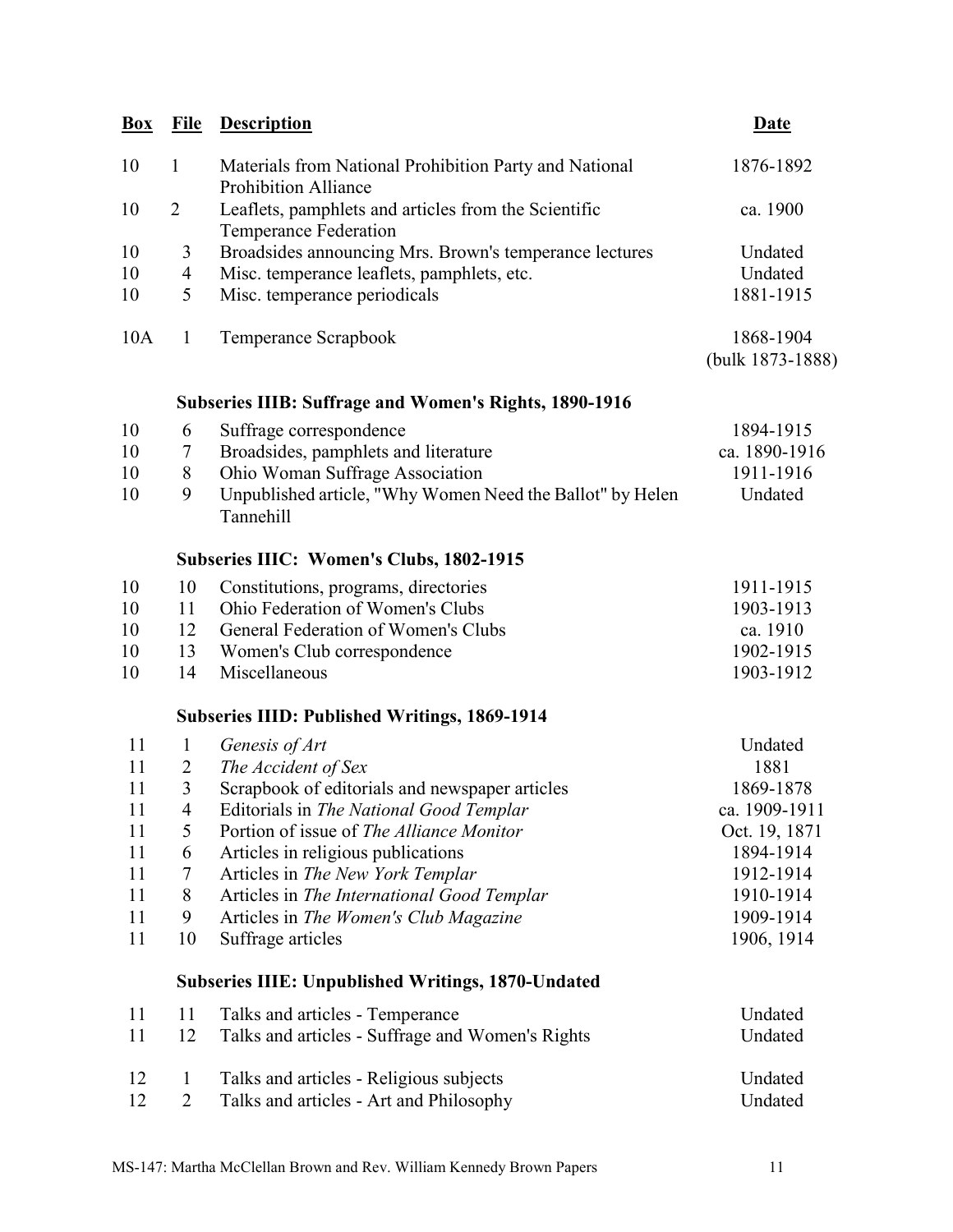| 12 | $\mathcal{R}$  | Talks and articles - Education                | Undated   |
|----|----------------|-----------------------------------------------|-----------|
| 12 | $\overline{4}$ | Talks and articles - Travel                   | ca. 1890  |
|    |                | 12 5 Travel journals                          | ca. 1890  |
| 12 |                | 6 Talks and articles – Miscellaneous Subjects | Undated   |
| 12 |                | Notes for talks and articles                  | Undated   |
| 12 |                | Press clippings re: Mrs. Brown's talks        | 1870-1894 |

### **Subseries IIIF: Miscellaneous, 1874-Undated**

| 13 |      | Biographical and genealogical material | undated   |
|----|------|----------------------------------------|-----------|
| 13 |      | Mrs. Brown's autograph book            | undated   |
| 13 | 3    | Mrs. Brown's address books Clippings   | undated   |
| 13 |      | 4 Clippings                            | 1874-1914 |
|    | 13 5 | Clippings                              | undated   |

### **SERIES IV: EDUCATIONAL INSTITUTIONS, 1860-1916**

|    |              | Cincinnati Wesleyan College                                                                 |            |
|----|--------------|---------------------------------------------------------------------------------------------|------------|
| 13 | 6            | <b>Articles of Association</b>                                                              | 1862       |
| 13 | 7            | Applications for admission                                                                  | 1891       |
| 13 | 8            | College catalogues                                                                          | 1888-1892  |
| 13 | 9            | Cincinnati Wesleyan College Alumnae Assoc.                                                  | 1860-1910  |
| 13 | 10           | The Cincinnati Wesleyan College: It's Financial Condition                                   | 1879       |
| 13 | 11           | Resolutions of the Board of Trustees                                                        | 1892       |
| 14 | $\mathbf{1}$ | Financial papers                                                                            | 1880-1890  |
| 14 | 2            | Statements, correspondence, notes, clippings, re: Cincinnati<br>Wesleyan College court case | ca. 1890's |
| 14 | 3            | Briefs and Records, Supreme Court of Ohio, Cincinnati<br>Wesleyan College court case        | ca.1900    |
| 14 | 4            | Briefs and Records, Supreme Court of Ohio, Cincinnati<br>Wesleyan College court case        | ca.1900    |
| 14 | 5            | Miscellaneous                                                                               | 1860-1910  |
|    |              | <b>Miami Military Institute</b>                                                             |            |
| 14 | 6            | Catalogues                                                                                  | 1896-1908  |
| 14 | $\tau$       | Correspondence                                                                              | 1904-1914  |
| 14 | 8            | Miscellaneous                                                                               | 1904-1916  |
|    |              | <b>SERIES V: EDWARD SHIPPEN'S SPIRITUALISM PAPERS, 1764-1904</b>                            |            |

| 15 | 1 Transcripts of séances        | 1892-1901      |
|----|---------------------------------|----------------|
|    | 15 2 Transcripts of séances     | <b>Undated</b> |
|    | 15 3 Edward Shippen's notebooks | 1890's         |
| 15 | 4 Edward Shippen's notebooks    | 1890's         |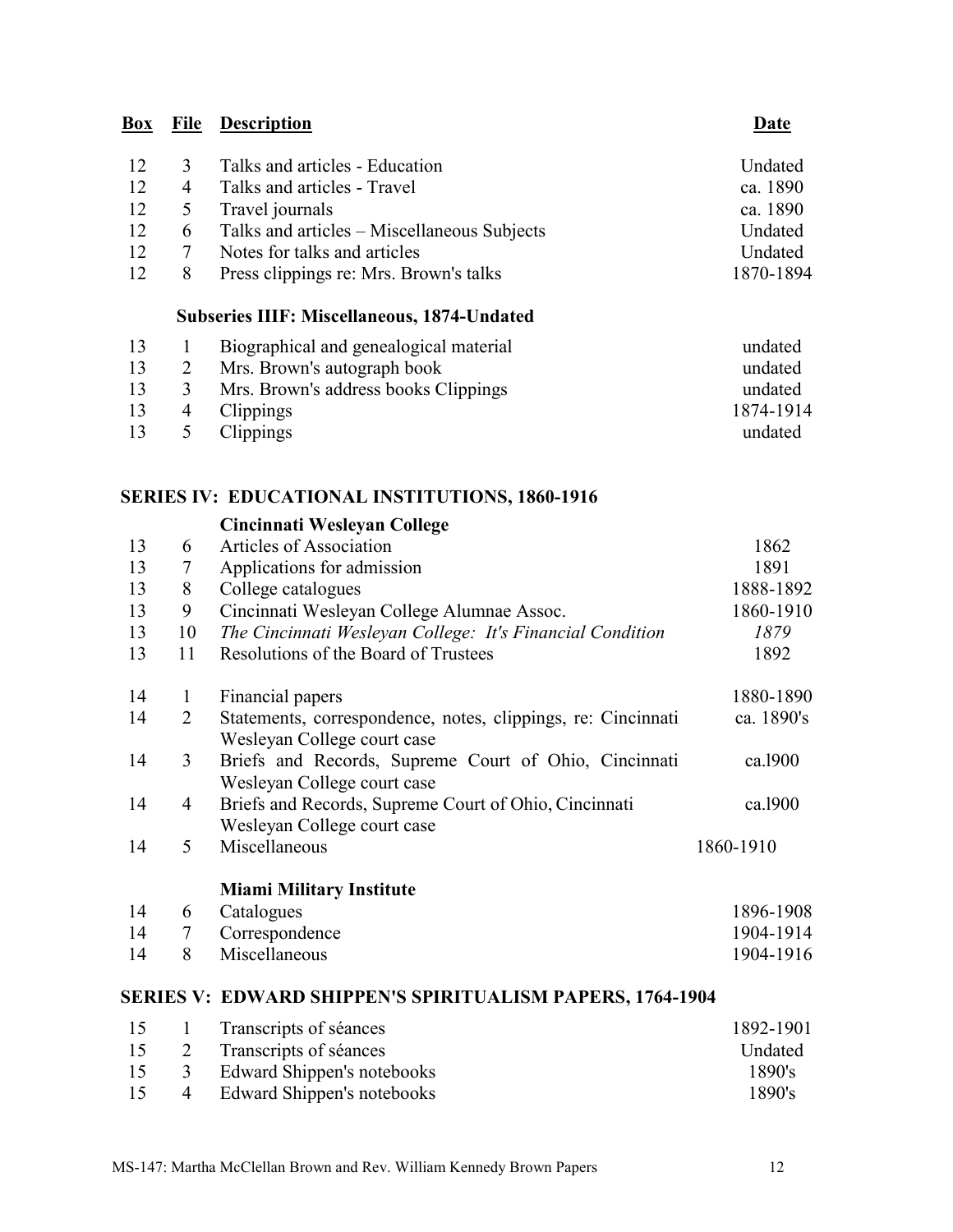# **Box File Description Date** 15 5 Articles by Edw. Shippen in *Light of Truth* 1893-1896 15 6 Shippen's obituary 1904 15 7 *Women and her Relations to Humanity* with marginal notes by Shippen 15 8 Issue of *Banner of Light* 1902

15 9 Letter from Thomas Penn to Wm. Shippen 1764 15 10 Copies of early correspondence Undated

### **SERIES VI: PHOTOGRAPHS, 1870-1911**

| 16 | 1               | Misc. loose family photographs                           | Undated       |
|----|-----------------|----------------------------------------------------------|---------------|
| 16 | 2               | Photographs of the Brown children                        | ca. 1870's    |
| 16 | 3               | Oscar and Marie Brown Shanks family                      | ca. 1900      |
| 16 | 4               | Photographs of the Brown grandchildren                   | ca 1900-1910  |
| 16 | 5               | Portraits of Martha McClellan Brown                      | 1870-1916     |
| 16 | 6               | Engravings of Wm. K. and M. McClellan Brown              | ca. 1880      |
| 16 | 7               | Misc. unidentified photographs                           | Undated       |
| 16 | 8               | Misc. unidentified portraits                             | Undated       |
| 16 | 9               | Family photograph albums                                 | ca. 1900-1905 |
| 17 | 1               | Family photograph album                                  | 1910-1911     |
| 17 | 2               | Kleon Thaw Brown / Miami Military Institute              | 1899-1903     |
| 17 | 3               | Kleon Thaw Brown / Miami Military Institute <sup>2</sup> | 1902-1905     |
| 17 | 4               | Kleon Thaw Brown / Miami Military Institute              | 1903-1904     |
| 17 | 5               | Kleon Thaw Brown / Grafton Shoals, SC                    | 1906          |
| 17 | 6               | Kleon Thaw Brown / Grafton Shoals, SC                    | 1907          |
| 17 | $7\phantom{.0}$ | Kleon Thaw Brown / Grafton Shoals, SC                    | 1907          |
|    |                 | Series VII: Badges, Ribbons, Buttons, 1886-1916          |               |

| 18 |   | Ribbon, gold material with black lettering: "Executive"        |      |
|----|---|----------------------------------------------------------------|------|
|    |   | Committee." $4.5$ " x $2$ "                                    |      |
| 18 | 2 | Ribbon, "GRAND LODGE I.O.G.T. OF OHIO"                         |      |
|    |   | Red silk with gold printing. In center: globe with motto: "OUR |      |
|    |   | FIELD"                                                         |      |
|    |   | Decorative metal pin across top marked: "FAITH HOPE AND        |      |
|    |   | CHARITY"                                                       |      |
|    |   | Gold-colored tassels attached to bottom. $10.25$ " x 3"        |      |
| 18 | 3 | Ribbon, "DELEGATE TO PROHIBITION STATE                         | 1892 |
|    |   | CONVENTION COLUMBUS OHIO MAY 25 & 26 1892."                    |      |
|    |   | Cloth: tan in the center, cream along the sides; with black    |      |
|    |   | lettering. $6" \times 2"$                                      |      |
| 18 | 4 | Ribbon, "RECEPTION COMMITTEE CINCINNATI                        | 1891 |
|    |   | COMMANDERY. NO 3. KNIGHTS TEMPLARS. SEPTEMBER                  |      |

 $\overline{a}$ 

1892

<sup>&</sup>lt;sup>2</sup> The photographs from Kleon Thaw Brown's years at the Miami Military Institute can be viewed online in Wright State University's Campus Online Repository (CORE Scholar): [http://corescholar.libraries.wright.edu/special\\_ms147\\_photographs/.](http://corescholar.libraries.wright.edu/special_ms147_photographs/)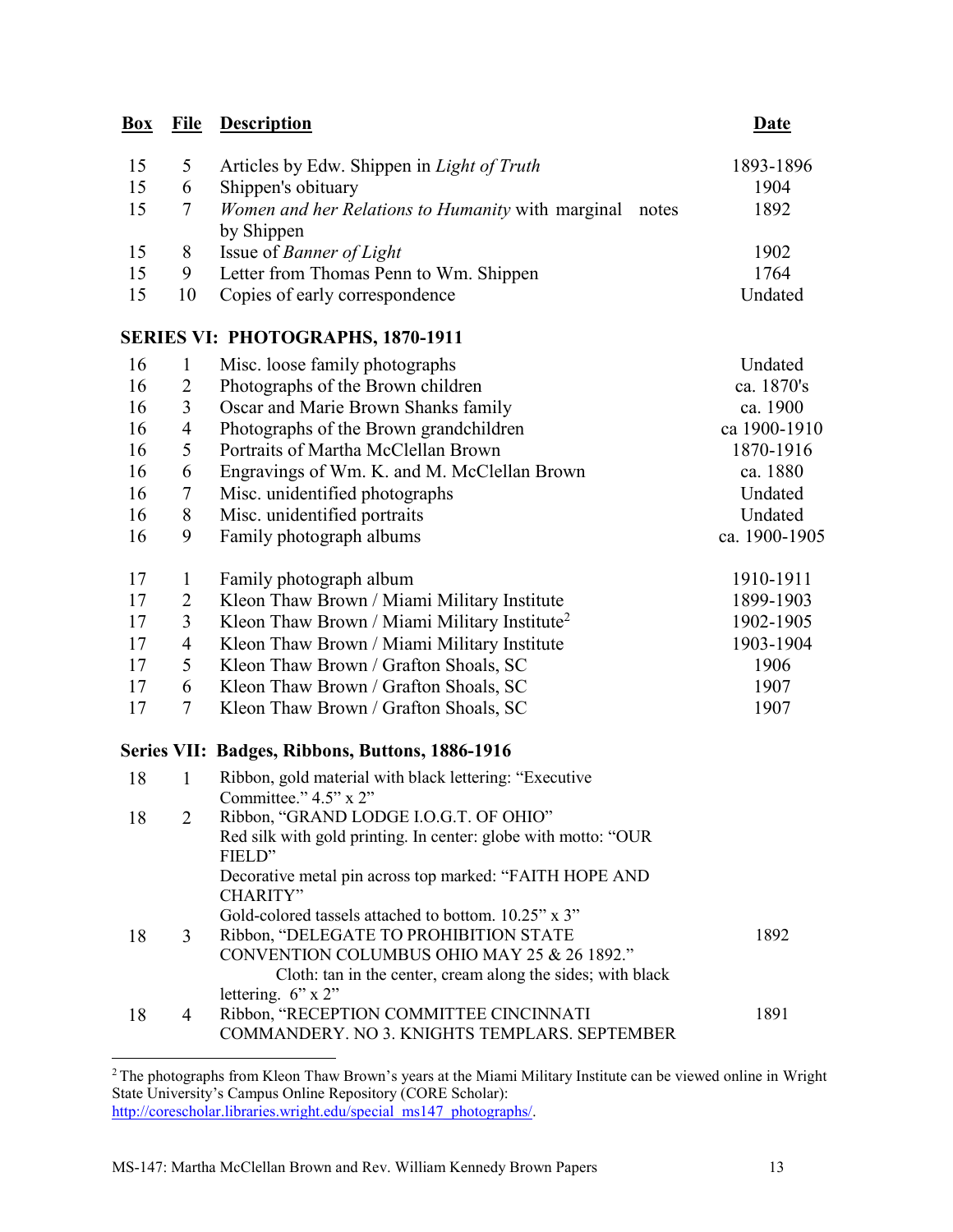|    |                 | 1891." Green silk with gold printing. In center: 7-pointed star with                                                                                    |      |
|----|-----------------|---------------------------------------------------------------------------------------------------------------------------------------------------------|------|
|    |                 | motto, "MAGNUM EST VERITAS ET PREVALEBIT." Plain                                                                                                        |      |
|    |                 | metal pin across top. Gold-colored tassels attached to bottom. The                                                                                      |      |
|    |                 | back of the ribbon has a green and black sticker closure marked:                                                                                        |      |
|    |                 | "MILITARY & SOCIETY GOODS THE PETTIBONE MFG CO                                                                                                          |      |
|    |                 | CINCINNATI, O U.S.A." 8" x 3.25"                                                                                                                        |      |
| 18 | $5\overline{)}$ | Ribbon, "PROHIBITION HOME PROTECTION PARTY."                                                                                                            |      |
|    |                 | Light blue silk with gold lettering and gold tassels. 6" x 2.5"                                                                                         |      |
|    |                 | Condition note: the top is tearing / deteriorating; ribbon is stained.<br>Ribbon with button, "W.C.T.U. CHAIRMAN OF PULPIT 30TH                         | 1903 |
| 18 | 6               | ANNUAL CONVENTION CINCINNATI, OHIO NOVEMBER                                                                                                             |      |
|    |                 | 13-20, 1903." White material with gold lettering. The ribbon is                                                                                         |      |
|    |                 | folded into a three-petal flower shape with two descending                                                                                              |      |
|    |                 | swallow-tail ribbon ends. 6" x 3.5"                                                                                                                     |      |
| 18 | $\tau$          | Three ribbons safety-pinned together: Small purple silk ribbon                                                                                          |      |
|    |                 | with gold fringe below and gold and white ribbon knots above.                                                                                           |      |
|    |                 | Black ink inscription illegible. 5" x 2" Yellow silk ribbon, hand                                                                                       |      |
|    |                 | decorated, "Welcome O.W.S.A." in blue ink. Design features                                                                                              |      |
|    |                 | roses, a sailing scene, and blue ribbon edges. 6.25" x 2.5"<br>Yellow silk ribbon, "Delegate O.W.S.A. 13 <sup>th</sup> Convention"                      |      |
|    |                 | and stars printed in dark blue or black ink. 5.5" x 1.75"                                                                                               |      |
| 18 | 8               | Ribbon with Button.                                                                                                                                     |      |
|    |                 | Button: round, 1.75" diameter x .25" H, featuring an image of                                                                                           |      |
|    |                 | North America and the words, "ST. PAUL THE CENTER OF                                                                                                    |      |
|    |                 | NORTH AMERICA" on front and "Western Nov. Co. John A.                                                                                                   |      |
|    |                 | Lethert, Prop. Bagdes Banners Buttons SAINT PAUL MINN." on                                                                                              |      |
|    |                 | back.                                                                                                                                                   |      |
| 18 | 9               | Ribbon, white silk with angled bottom and blue printing: "Inter-<br>denominational HOLINESS CONVENTION DELEGATE                                         |      |
|    |                 | Cincinnati Ohio 1914." 5.25" x 1.5"                                                                                                                     |      |
| 18 | 10              | Ribbon, light blue silk with swallow-tail bottom and gold                                                                                               | 1912 |
|    |                 | lettering: "DELEGATE 17TH ANNUAL CONVENTION Ohio                                                                                                        |      |
|    |                 | Federation of Women's Clubs Athens, Ohio October 14 to 18                                                                                               |      |
|    |                 | 1912." 6" x 1.5"                                                                                                                                        |      |
| 18 | 11              | Ribbon, gold silk with swallow-tail cut top and bottom and black                                                                                        | 1894 |
|    |                 | lettering: "STATE DELEGATE XTH A. CON. O.W.S.A. 1894."                                                                                                  |      |
|    |                 | $5.5" \times 1.5"$                                                                                                                                      |      |
| 18 | 12              | Three small cardboard squares, $2$ " x $2$ ", tied together with yellow<br>ribbon. Ink inscription: "Compliments of the 20 <sup>th</sup> Century Club." |      |
|    |                 | The first square contains an image of Elizabeth Cady Stanton.                                                                                           |      |
|    |                 | The second square contains an image of Susan B. Anthony. The                                                                                            |      |
|    |                 | third square contains quotations from Stanton and Anthony.                                                                                              |      |
| 18 | 13              | Ribbon, light blue silk with black lettering: "DELEGATE.                                                                                                | 1896 |
|    |                 | PROHIBITION STATE CONVENTION, Findlay, Ohio, APRIL                                                                                                      |      |
|    |                 | 21 AND 22, 1896." 8" X 1.75"                                                                                                                            |      |
| 18 | 14              | Ribbon, white silk with blue lettering: "DELEGATE TO OHIO                                                                                               | 1888 |
|    |                 | PROHIBITION STATE CONVENTION. TOLEDO, MAY 24<br>AND 25, 1888." 6.75" x 2"                                                                               |      |
|    |                 |                                                                                                                                                         |      |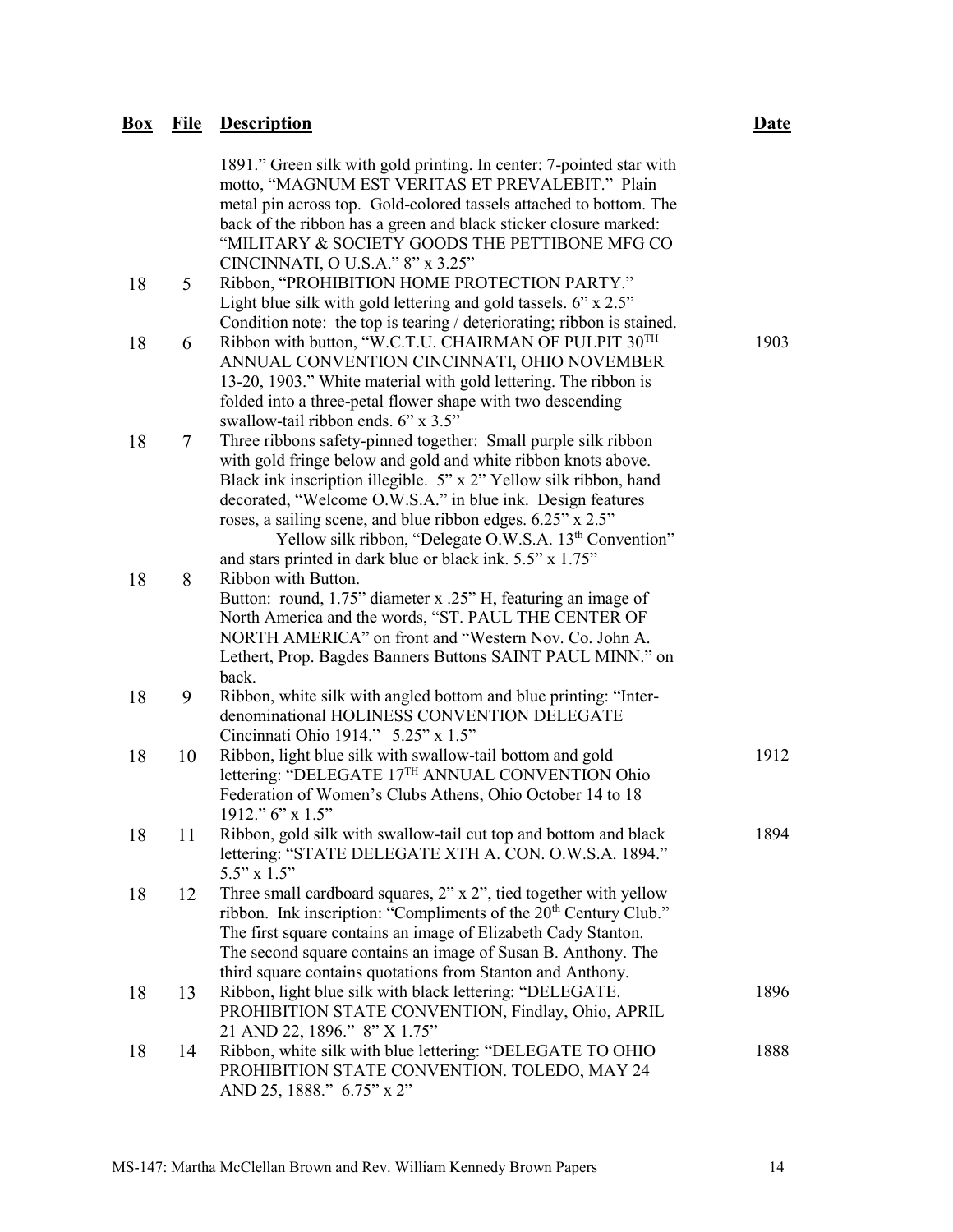#### **Box File Description Date** 18 15 Ribbon, light blue silk with applied U.S. flags and gold lettering: "DELEGATE NATIONAL PROHIBITION CONVENTION PITTSBURG, PA. MAY 27<sup>th</sup> 1896." Metal pin attached to back. Manufactured by the Whitehead & Hoad Co., Newark, NJ. 5.5" x 1.75" 18 16 Ribbon, white silk with black lettering: "PROHIBITION STATE CONVENTION. 1889 Zanesville, O. JULY 24-25. DELEGATE." 6" X 2.25" 18 17 Ribbon, white silk with swallow-tail cut bottom and black lettering: "Prohibition STATE CONVENTION 1890 COLUMBUS, O., JUNE 18-19. Delegate" 6" x 1.875" 18 18 Ribbon, white silk with blue lettering: "DELEGATE TO OHIO PROHIBITION STATE CONVENTION. TOLEDO, MAY 24 and 25, 1888." 18 18 Ribbon, white silk with blue lettering: "DELEGATE TO OHIO PROHIBITION STATE CONVENTION. TOLEDO, MAY 24 and 25, 1888." 18 19 Ribbon with pin, blue silk ribbon with gold lettering: "PROHIBITION HOME PROTECTION PARTY." Metal (copper?) safety pin with decorative front on top. Gold fabric coils attached to bottom. 6.5" x 2.5" 18 20 Ribbon, dark red silk with black lettering: "DELEGATE PROHIBITION STATE CONVENTION, DELEWARE, O., JUNE 29<sup>th</sup> and 30<sup>th</sup>, 1887." 5" x 1.75" 18 21 Ribbon, white silk sides with tan center and black lettering: "ALTERNATE TO PROHIBITION STATE CONVENTION COLUMBUS OHIO MAY 25 & 26 1892." 5.75" x 1.875" 18 22 Ribbon, blue silk with tufted sides and black ink: "Prohibition Day Convention Hall, March 20, '94. NEAL DOW, 90<sup>th</sup> Anniversary.

Souvenir." 6.75" x 1.5" 18 23 Ribbon, white silk with logo and lettering in black ink: "NATIONAL W.C.T.U. BALTIMORE 1895." 7.75" x 2.5" 1895 18 24 Ribbon, white silk with blue lettering: "NATIONAL W.C.T.U. 1889. DELEGATE." 7.75" x 1.875" 1889 18 25 Ribbon, white silk with blue lettering: "Ohio W.C.T.U. Convention Delegate Dayton, October 3,4,5, 1900." A gold and white ribbon bow is straight pinned to the top of this ribbon. 7" x  $2.25"$ 1900 18 26 Ribbon with button, "W.C.T.U. ASSISTANT CHAIRMAN 30TH ANNUAL CONVENTION CINCINNATI, OHIO NOVEMBER 13-20, 1903." White material with gold lettering. The ribbon is folded into a three-petal flower shape with two descending swallow-tail cut ribbon ends. 6" x 3.5" *(note: identical shape to no. 6 above)* 1903 18 27 Ribbon, white silk with red cross, gold crown and black lettering; "Toledo Commandery KNIGHTS TEMPLAR NO. 7 Annual Conclave. CINCINNATI, O. 1891." 7.5" x 2.5" 1891

18 28 Ribbon with pin. Red silk ribbon with swallow-tail cut bottom and gold lettering: "NATIONAL GRAND LODGE OF UNITED 1915

1896

1889

1890

1888

1888

1887

1892

1894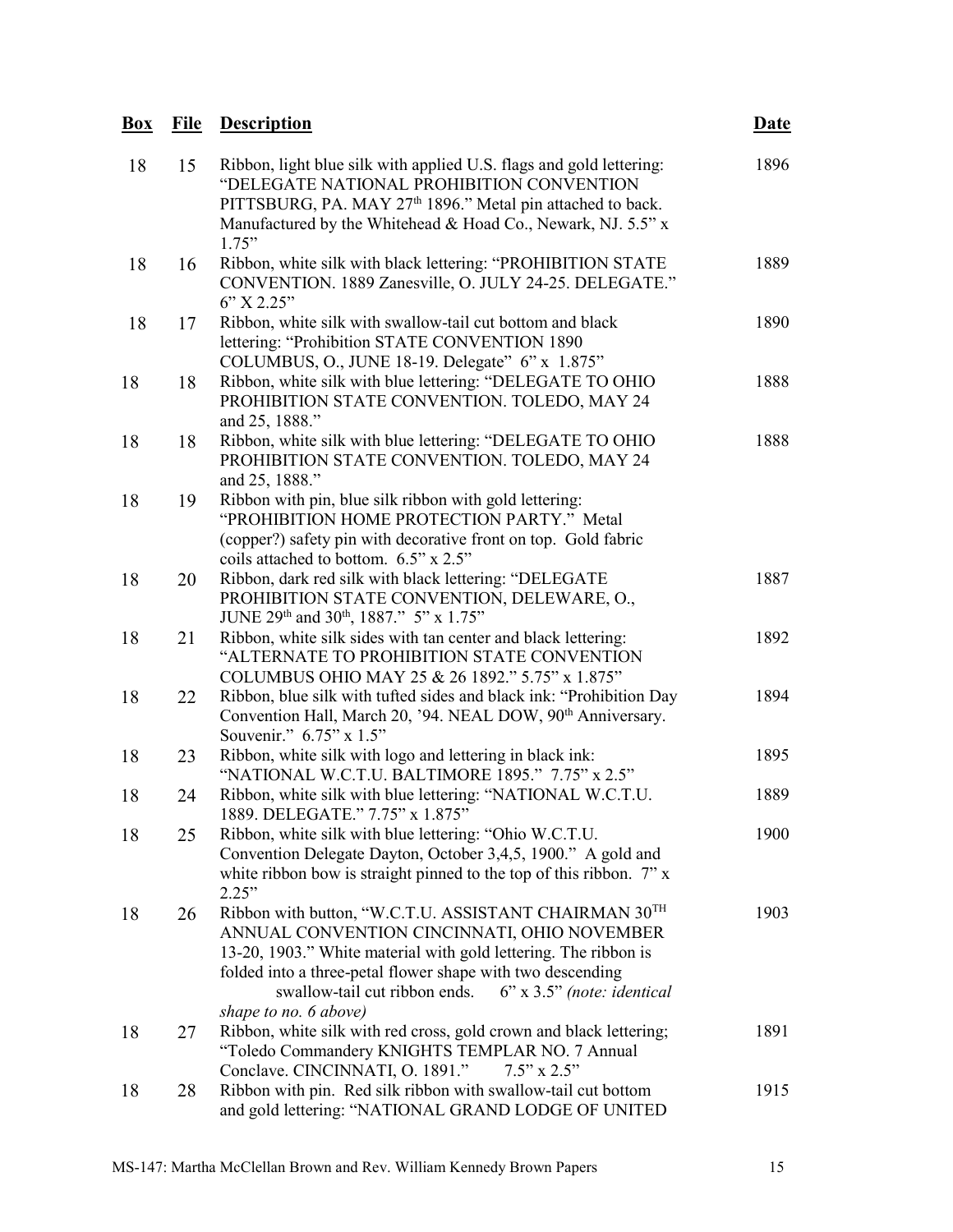|    |    | STATES AND GRAND LODGE OF CALIFORNIA<br>INTERNATIONAL ORDER OF GOOD TEMPLARS AUGUST<br>13-21, 1915 SAN FRANCISCO." Metal pin attached to top<br>includes printed cardboard inset: "DELEGATE." Manufactured                                                                                                                                                                                          |      |
|----|----|-----------------------------------------------------------------------------------------------------------------------------------------------------------------------------------------------------------------------------------------------------------------------------------------------------------------------------------------------------------------------------------------------------|------|
| 18 | 29 | by Walter N. Brunt Co., San Francisco. 6.5" x 2.25"<br>Ribbon, white silk with image of a knight (Emperor Constantine?)<br>and lettering in red ink: "GARFIELD COMMANDERY NO. 28<br>K.T. IN HOC SIGNO VINCES WASHINGTON C.H. OHIO."<br>Gold coil fringe attached to bottom. 8.5" x 3"                                                                                                               |      |
| 18 | 30 | Ribbon, blue silk with gold lettering: "Diamond Council, No. 1 K.<br>of T." 6.5"x2"                                                                                                                                                                                                                                                                                                                 |      |
| 18 | 31 | Ribbon with Button. Red, white and blue cotton ribbon with black<br>lettering: "Eighth Annual National I.O.G.T. FIFTY-FOURTH<br>MINNESOTA July 22 <sup>nd</sup> – 27 <sup>th</sup> 1912 SAINT PAUL." Button<br>attached to top features the image of Rev. John Quigley, D.D.<br>LL.D. "AUTHOR OF THE GOOD TEMPLAR PLATFORM."<br>Safety-pinned to the button is a small red, white and black ribbon. | 1912 |
| 18 | 32 | Ribbon with pin. Red silk ribbon with globe gold globe logo and<br>lettering: "I.O.G.T. NATIONAL GRAND LODGE OF U.S.A.<br>GRAND LODGE OF PENNA. & DEL. JUNE, 1914."<br>Manufactured by Royal Barge Co., Philadelphia. Decorative metal<br>pin attached to top. 4.5" x 2.25"                                                                                                                         | 1914 |
| 18 | 33 | Ribbon with pin. Red silk ribbon with globe logo and lettering in<br>black ink: "DELEGATE 12 <sup>th</sup> Annual Session National Grand<br>Lodge Grand Rapids, Mich. July 22-25 1916. Decorative metal<br>pin attached to the top. 5.5" x 2.5"                                                                                                                                                     | 1916 |
| 18 | 34 | Ribbon, yellow silk with black lettering: "Delegate O.W.S.A. 13th<br>Convention."<br>5.35" x 1.75"                                                                                                                                                                                                                                                                                                  |      |
| 18 | 35 | Ribbon, yellow silk with black lettering: "20 <sup>th</sup> Century Club<br>W.S.A." 5.75" x 1.625"                                                                                                                                                                                                                                                                                                  |      |
| 18 | 36 | Ribbon, white silk with image of a woman (Columbia?) and<br>lettering in black ink: "NATIONAL WOMAN SUFFRAGE<br>ASSOCIATION." 6.75" X 2.125"                                                                                                                                                                                                                                                        |      |
| 18 | 37 | Ribbon, gold silk with black lettering: "Suffrage Convention<br>LOUISVILLE, KY. 1911." 8" X 2"                                                                                                                                                                                                                                                                                                      | 1911 |
| 18 | 38 | Ribbon, white silk with blue lettering: "Republican Rallying<br>Committee November 7 <sup>th</sup> , 1905. 18 <sup>th</sup> WARD, PRECINCT A."<br>6.75" X 2.625" (Note vote tallies noted in pencil on back.)                                                                                                                                                                                       | 1905 |
| 18 | 39 | Ribbon, white silk with gold buckeye image and lettering: OHIO<br>FEDERATION OF WOMEN'S CLUBS." Swallow-tail cut<br>bottom. 4.625" x 1.625"                                                                                                                                                                                                                                                         |      |
| 18 | 40 | Ribbon. Identical to #39 above. Condition note: quite stained.                                                                                                                                                                                                                                                                                                                                      |      |
| 18 | 41 | Ribbon with pin. Green silk ribbon with silver buckeye image and<br>lettering: "DELEGATE SEVENTH ANNUAL CONVENTION<br>OHIO FEDERATION OF WOMEN'S CLUBS. DAYTON, OCT.<br>1901. Long metal T-pin through back at top. 5.5" x 1.5"                                                                                                                                                                     | 1901 |
| 18 | 42 | Ribbon with pin. Green silk ribbon with silver buckeye image and<br>lettering: "DELEGATE NINTH ANNUAL CONVENTION                                                                                                                                                                                                                                                                                    | 1903 |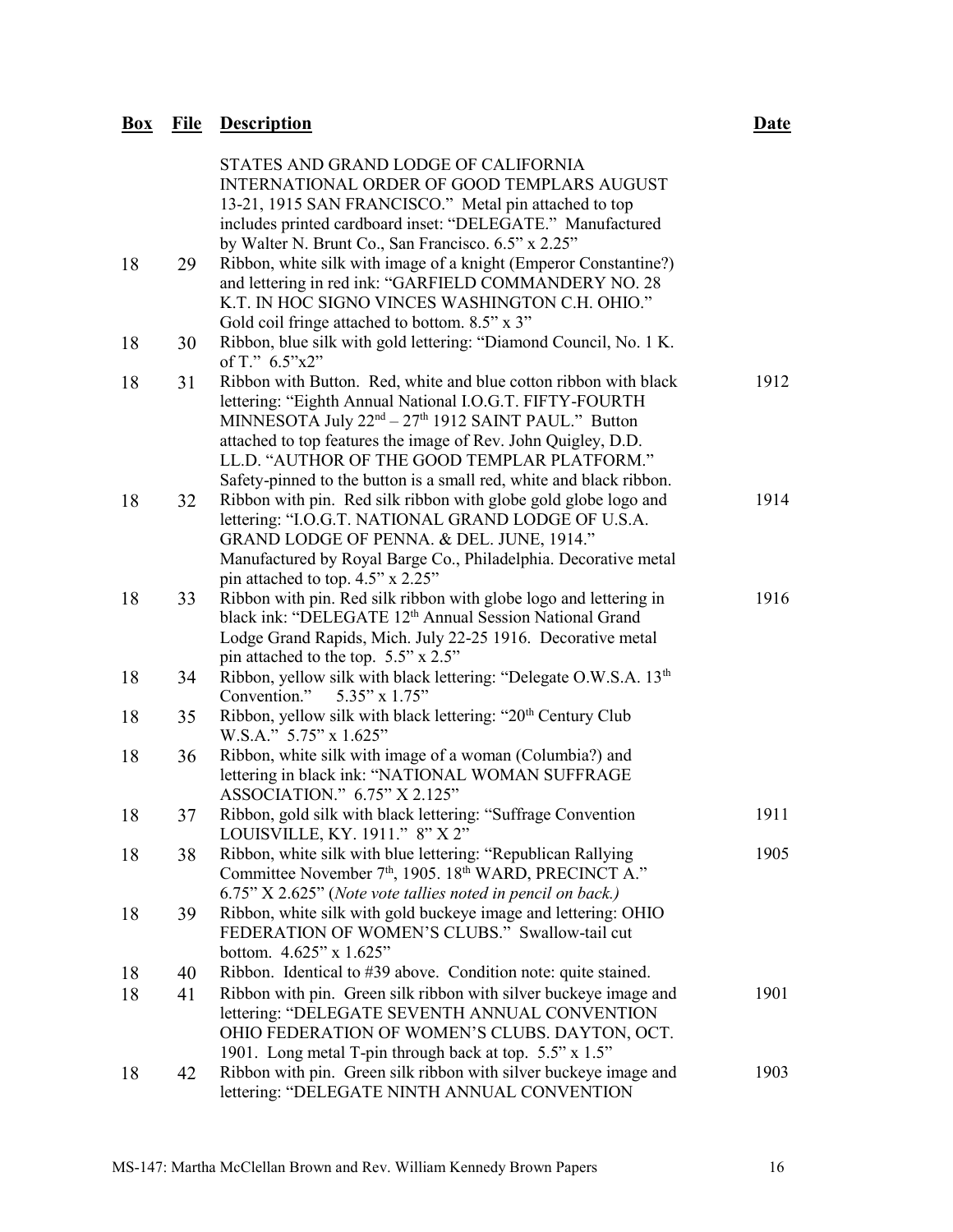| $\frac{Box}{}$ | <b>File</b> | <b>Description</b>                                                                                                                                                                                                                                                                            | <b>Date</b> |
|----------------|-------------|-----------------------------------------------------------------------------------------------------------------------------------------------------------------------------------------------------------------------------------------------------------------------------------------------|-------------|
|                |             | OHIO FEDERATION OF WOMEN'S CLUBS. DAYTON, OCT.<br>1903. Long metal T-pin through back at top. 5.5" x 1.5"                                                                                                                                                                                     |             |
| 18             | 43          | Ribbon with pin. Identical to #42 above.                                                                                                                                                                                                                                                      | 1903        |
| 18             | 44          | Ribbon, white silk with blue lettering: "RECEPTION<br>COMMITTEE Methodist Social Union Feb. 12, 1903." 4" x 1.5"                                                                                                                                                                              | 1903        |
| 18             | 45          | Ribbon, blue-green silk with black lettering: "Forty-Second<br>Annual MEETING State Teacher's Association Sandusky, O.<br>JUNE 26th, 27th AND 28th, 1888." 7"x2"                                                                                                                              | 1888        |
| 18             | 46          | Ribbon with pin, white silk with machine-embroidered flags,<br>ship's wheel, and lettering: "CONVENTION I.A. OF R.C. SAN<br>FRANCISCO 1915 CINCINNATI ROTARY CLUB<br>CINCINNATI WANTS YOU IN 1916." Manufactured by<br>Kosmos Art Co, Cincinnati. 6.75" X 2.5". T-pin through back at<br>top. | 1916        |
| 18             | 47          | Ribbon with button. Blue silk ribbon with gold lettering:<br>"WOMAN'S ROTARY CLUB CIN'TI, O." Button: blue<br>background with white letters: "ROTARY."                                                                                                                                        |             |
| 18             | 48          | Round pendant with image of a sunflower and the words<br>"MERCHANTS AND MANUFACTURERS. CINCINNATI<br>CHAMBER OF COMMERCE. 96 97" printed in brown ink on<br>tan paper. $1.75$ " diameter. A small gold silk bow / ribbon is<br>attached to the upper loop of the pendant.                     | 1896-1897   |
| 18             | 49          | Ribbon, gold silk with black image of grapes and lettering: "43rd<br>ANNUAL FESTIVAL OF THE GREEN TOWNSHIP Harvest<br>Home ASSOCIATION. THURSDAY, AUG. 28, '02. 5.75" X<br>1.5"                                                                                                               | 1902        |
| 18             | 50          | Ribbon, white silk with black lettering: "MUNICIPAL PICNIC<br>Publicity Committee Board of Park Commissioners. 6" x 1.5"                                                                                                                                                                      |             |
| 18             | 51          | Ribbon, white silk with logo and letters in black ink: "Northern<br>Ohio Fair. Press. Admit the Bearer." Swallow-tail cut bottom.<br>$8.5$ " x $1.25$ "                                                                                                                                       |             |
| 18             | 52          | Ribbon, white silk with blue lettering: "Louisville Boat Club<br>EXCURSION STEAMER COLUMBIA." 6.5" X 1.5"                                                                                                                                                                                     |             |
| 18             | 53          | Ribbon, white silk with gold lettering: "MEMBER HAMILTON<br>CO. UNION." Manufactured by the Whitehead & Hoag Co.,<br>Newark, NJ. 6.75" x 1.5"                                                                                                                                                 |             |
| 18             | 54          | Ribbon, white silk with black lettering: "Honor to Departed<br>Worth. Life Member Citizen's Memorial Association Cincinnati,<br>O." Silver cloth ribbing applied to top. Silver ribbing and coils<br>applied to bottom. Safety pin stitched to back at top. 7.25" x<br>2.125"                 |             |
| 18             | 55          | Ribbon, white silk with blue ink image of heart, Bible and anchor,<br>and lettering: "1852 1910 'CULTURA NOSTRA SALUS'<br>Cincinnati Wesleyan College Alumnae Association Fifth-Eighth<br>Anniversary June Second 1910." 8.75" x 3"                                                           | 1910        |
| 18             | 56          | Ribbon made of two ribbons. The top ribbon is of red silk and has<br>the word "CINCINNATIUM" printed on it in gold ink. The<br>bottom ribbon is larger than the top ribbon, made of gold silk, and                                                                                            |             |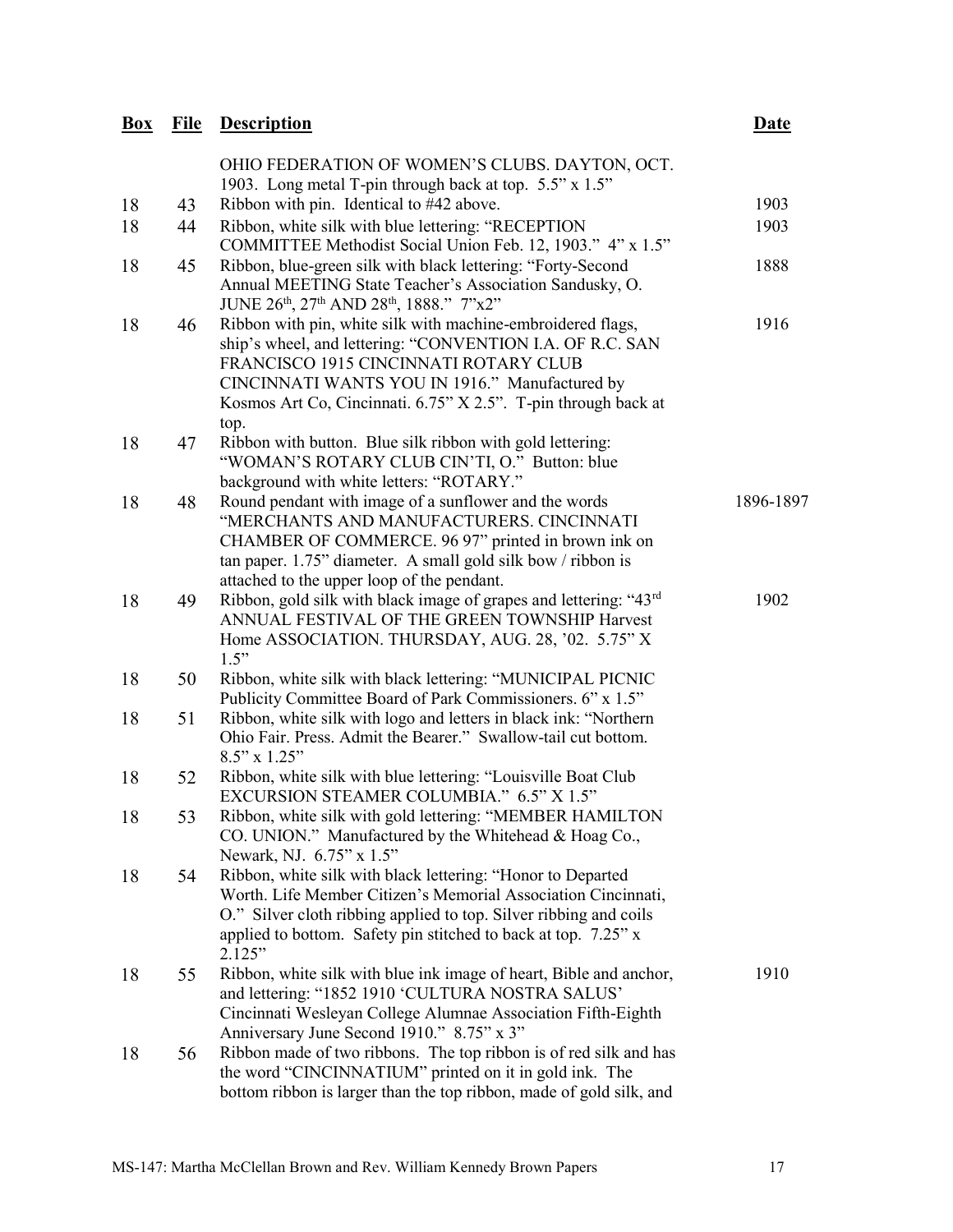| $Box$ | <u>File</u> | <b>Description</b>                                                                                                                                                                                                                                                                                                                                                                                             | <b>Date</b> |
|-------|-------------|----------------------------------------------------------------------------------------------------------------------------------------------------------------------------------------------------------------------------------------------------------------------------------------------------------------------------------------------------------------------------------------------------------------|-------------|
|       |             | has no inscription. The ribbons are stitched together at the top.<br>Both are quite frayed at the bottom.                                                                                                                                                                                                                                                                                                      |             |
| 18    | 57          | Ribbon with pin. Red silk ribbon with gold lettering: "BAZAAR<br>EXECUTIVE COMMITTEE 1886." Gold ribbing and coils are<br>attached to the bottom. The metal pin, attached above, is<br>undecorated. 8.25" x 2.75"                                                                                                                                                                                              | 1886        |
| 18    | 58          | Ribbon, blue silk, with black lettering: "OHIO DIVISION<br>REUNION Enquirer Household Club. DAYTON, O. May 22, 23,<br>1890." 5.75" x 2.5"                                                                                                                                                                                                                                                                      | 1890        |
| 18    | 59          | Ribbon with pin. White silk ribbon with purple flowers and<br>orange lettering: "SWISS CHALET" possibly applied by hand.<br>Gold ribbing and coils attached to the bottom. Metal pin across<br>top features a garland and bow.                                                                                                                                                                                 |             |
| 18    | 60          | Cardboard cut-out in the shape of a hatchet with a small red, white<br>and blue ribbon attached to the end. Figures of cherries are<br>painted on the hatchet blade. Hand-written ink inscription<br>"Saturday Literary Club. Feb. 22, 1902" on hatchet handle.                                                                                                                                                | 1902        |
| 18    | 61          | Ribbon, white silk with black lettering: "Committee." 6" x 1.125"                                                                                                                                                                                                                                                                                                                                              |             |
| 18    | 62          | Ribbon, gold silk with black lettering: "DELEAGATE" 5.25" X<br>1.625"                                                                                                                                                                                                                                                                                                                                          |             |
| 18    | 63          | Ribbon, white silk with black lettering: "INGALLS" 4" X 1.5"                                                                                                                                                                                                                                                                                                                                                   |             |
| 18    | 64          | Ribbon, gold silk with swallow-tail cut bottom. On front-black<br>lettering: "DELEGATE" and "Union Label". Manufactured by<br>the Cincinnati Regalia Co. (Identical to #65)                                                                                                                                                                                                                                    |             |
| 18    | 65          | Ribbon, gold silk with swallow-tail cut bottom. On front- black<br>lettering: "DELEGATE" and "Union Label". Manufactured by<br>the Cincinnati Regalia Co. (Identical to #64)                                                                                                                                                                                                                                   |             |
| 18    | 66          | Pin with ribbons. Rectangular metal pin bar marked "OFFICIAL"<br>with three short ribbons (red, white and blue) descending from the<br>clasp. Red ribbon features the inscription "N.F. OF W.R.C. OF<br>A." in gold ink. Blue ribbon features the inscription "DETROIT<br>SEPT. 30-OCT. 1, 1940. Approx. overall dimensions: 3" x 3" x<br>.25"<br>[Note: Possibly associated with Katharine Kennedy Brown (MS- |             |
|       |             | 146) rather than with Martha McClellan Brown (MS-147).]                                                                                                                                                                                                                                                                                                                                                        |             |
| 18    | 67          | Button with ribbons. Round cloth-covered button marked<br>"DELEGATE" with three short ribbons (red, white and blue)                                                                                                                                                                                                                                                                                            |             |
|       |             | descending from the lower rim at back. Red ribbon features the<br>inscription "N.F. OF W.R.C. OF A." in gold ink. Blue ribbon<br>features the inscription "DETROIT SEPT. 30-OCT. 1, 1940.<br>Approx. overall dimensions: 3" x 3" x .125"<br>[Note: Possibly associated with Katharine Kennedy Brown (MS-                                                                                                       |             |
| 18    | 68          | 146) rather than with Martha McClellan Brown (MS-147).]<br>Button with ribbons. Round black and red button marked "U OF<br>C" with two short ribbons (red and black) descending from the<br>lower rim at back. Made by the Pettibone Bros. Mfg. Co.,<br>Cincinnati, Ohio. Approx. overall dimensions: 3" x 3" x .125"                                                                                          |             |